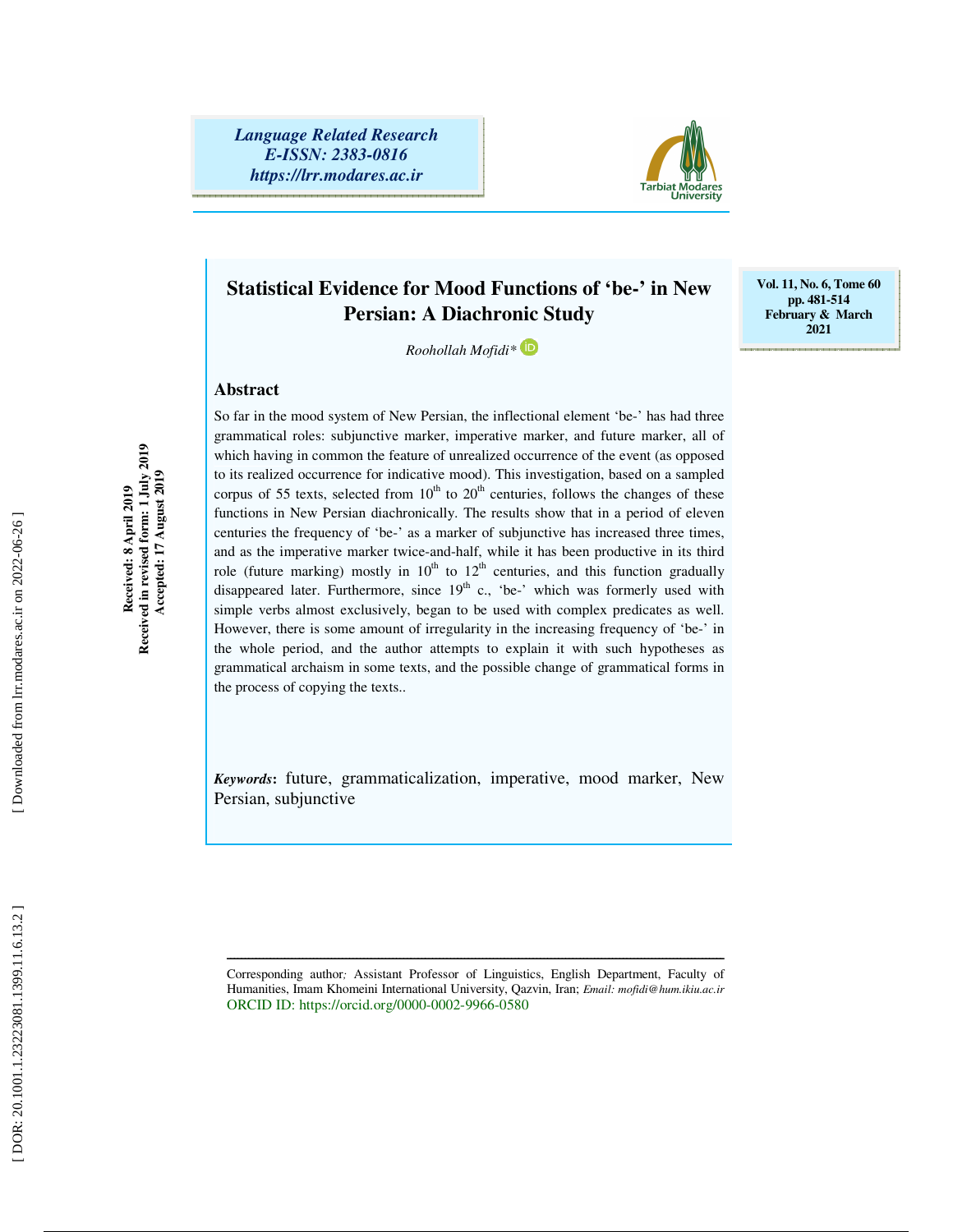*Language Related Research 11(6), (February & March, 2021) 481-514*

## **1. Introduction**

A precise survey into the gradual development of grammatical markers is to follow the changes in their frequency patterns statistically, relying on the number and percentage reports. This paper attempts to fulfil this task for the marker 'be-' in the mood system of New Persian (from  $10<sup>th</sup>$  century onwards). The goal the research, then, is to show the grammaticalization path of the marker and its mood functions throughout the intended period up to the present time. A restriction of the research, however, is that the source of data has been limited to written texts, even for contemporary Persian.

#### **2. Literature Review**

The first distinction in the mood systems is that of indicative vs. imperative. This distinction is morphologically shown in Persian by imperative zero agreement marking (in the singular form) as opposed to overt marking of indicatives (for the same form), and also by the indicative 'mi-' as opposed to 'be-' that its emergence is discussed in this paper.

The third distinctive form in the mood system of Persian is subjunctive which is controversial among grammarians, both in its definition and instances. Natal Khanlari (1986: 2/306-339) includes in the category all present and past subjunctives as well as some forms suffixed with '-i', and excludes conditionals and optatives from the category. By contrast, Ahmadi Givi (2001) subcategorizes conditionals and optatives as subjunctive, to the exclusion of past forms with '-i' as well as past progressives. On the other hand, Mazaheri et al. (2004) define the subjunctive category so broadly that it also includes forms such as *'bayæd mi-ræft'* (he/she had to go) and *'šayæd ræfte æst'* (he/she may have gone).

#### **3. Methodology**

The corpus of this research includes 77 thousand verbs, extracted by the author from 55 texts from  $10<sup>th</sup>$  to  $20<sup>th</sup>$  centuries. To the sampling purpose, five texts from each century were selected, and then, two parts of each text were adopted randomly, each one amounting to 700 verbs (1400 verbs from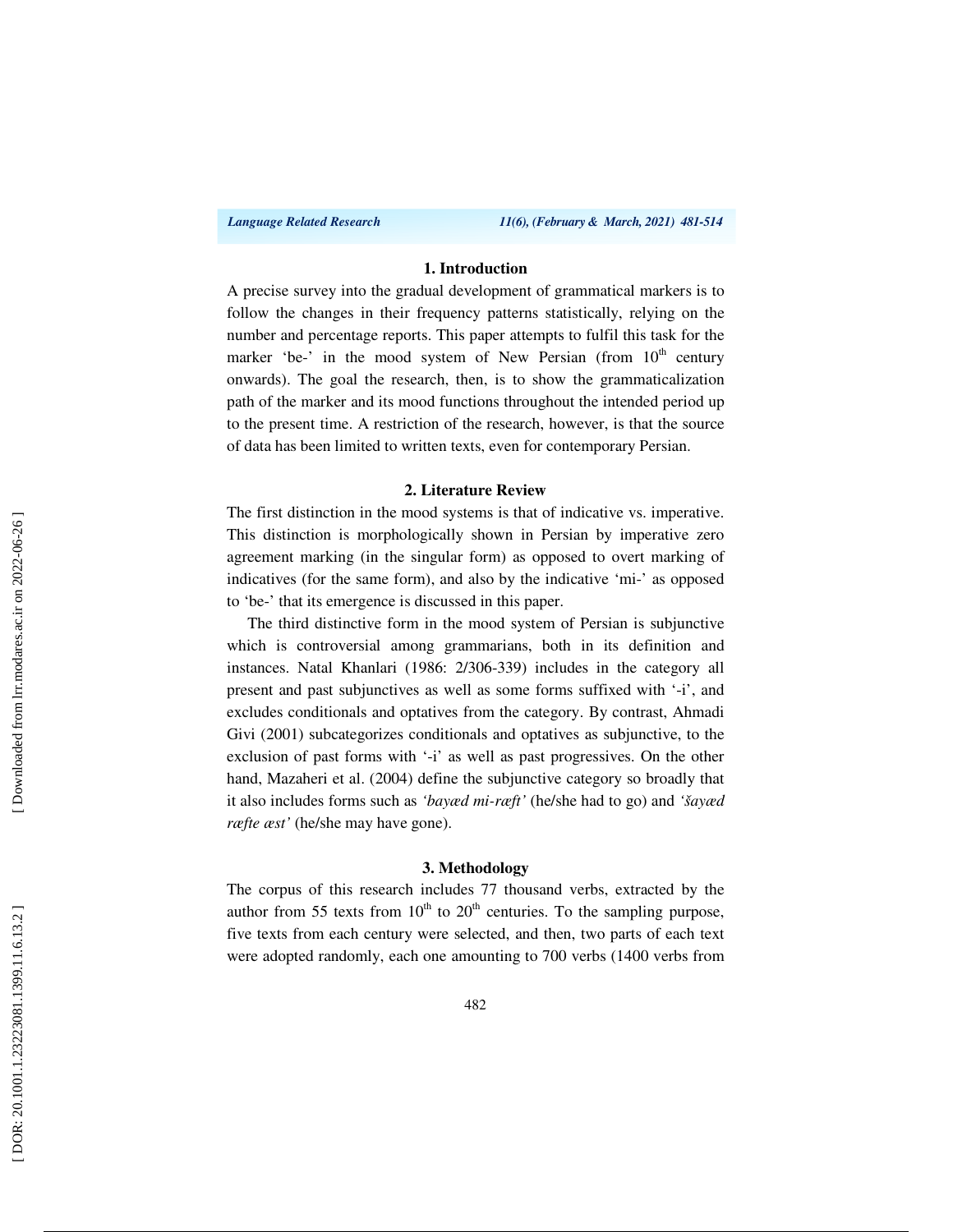each text, altogether). These verbs were labelled for tense, mood, and the structure of the verb (simple, prefixed, or complex), determining whether they had 'be-' for mood marking or not.

This research follows the definition given for the subjunctive in Ahmadi Givi (2001), and the kinds of subjunctive included by Darzi and kwak (2015) and Ilkhanipour (2017). Accordingly, all instances of irrealis (including past progressives with 'hæmi/mi-', and past forms with '-i') were excluded from the statistics, and all of the semantic types of present subjunctive (probability, obligation, optative, conditional, etc.) were included.

#### **4. Results**

The results show a gradual increase in the imperative and subjunctive functions of 'be-', while the future marking function is mostly active in  $10<sup>th</sup>$ to  $12<sup>th</sup>$  centuries, and disappears gradually afterwards. Also, as shown in Figure 1, the imperative marking function of 'be-' has always been, and still is, ahead of its subjunctive marking function.



*Grammatical functions of 'be-' by century* 



Furthermore, the results show an imbalance with regard to the morphological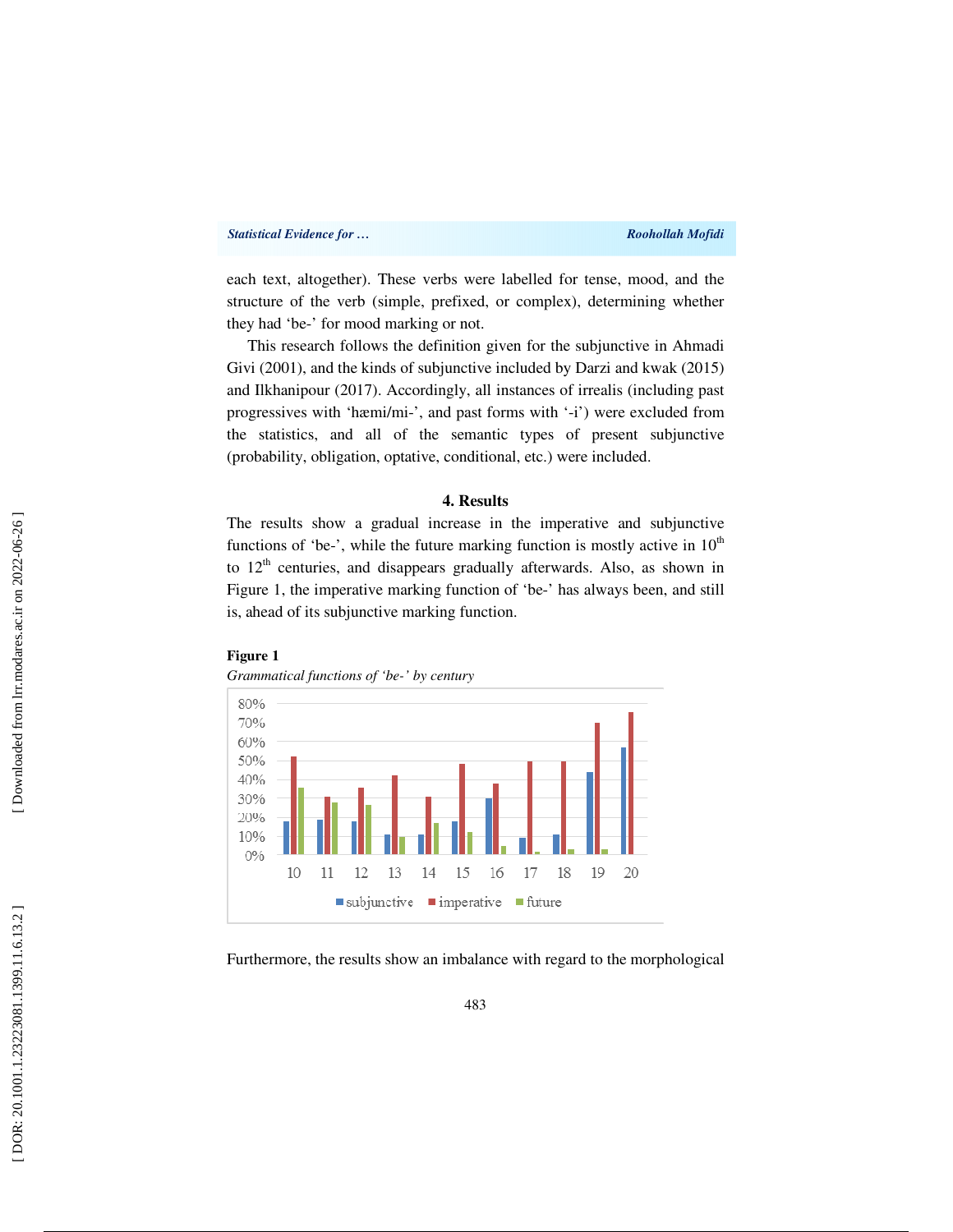structure of the verb: the verbs taking 'be-' before 19<sup>th</sup> century were almost exclusively of a simple root. Simple positive verbs reach a rate of 80% and 98% for subjunctives and imperatives, respectively, in  $20<sup>th</sup>$  century. Complex verbs, however, began to take 'be-' increasingly in the last two centuries ( $19<sup>th</sup>$  and  $20<sup>th</sup>$ ), reaching the average rate of 28% and 30% for subjunctives and imperatives, respectively, in the last two texts of the corpus. Prefixed verbs are still very low in their rate of taking the marker.

## **5. Discussion**

The first issue to be discussed here is that in the whole corpus there are no instances of 'be-' detached from the verb. This shows that from the very beginning of New Persian period, 'be-' is functioning as a bound morpheme, having started its grammaticalization process well before  $10<sup>th</sup>$  century. The second observation in a holistic approach is that 'be-' in the territory of complex predicates is a relatively recent phenomenon, having increased since  $19<sup>th</sup>$  century. This late development can be due to the competing nature of the elements that occupy the preverbal position (i.e. non-verbal elements, derivational prefixes, and other inflectional markers) which puts them in a complementary distributional relationship. Thirdly, the status of complex predicates in contemporary Persian can probably be explained with resort to the partial syntactic independence of non-verbal element which allows for the insertion of 'be-'. This can be compared to derivationally prefixed verbs for which the prefix resists 'be-' insertion, with some exceptions that can be signs of an emerging phenomenon.

#### **6. Conclusion**

According to the statistics, 'be-' has been in a grammaticalization path in the whole New Persian period, being still expanding its territory in the past decades (i.e. increasing its frequency for non-simple verbs). In other words, the generality and obligatoriness of 'be-' for its mood functions has been increasing in the whole period under discussion, and it is still making progress.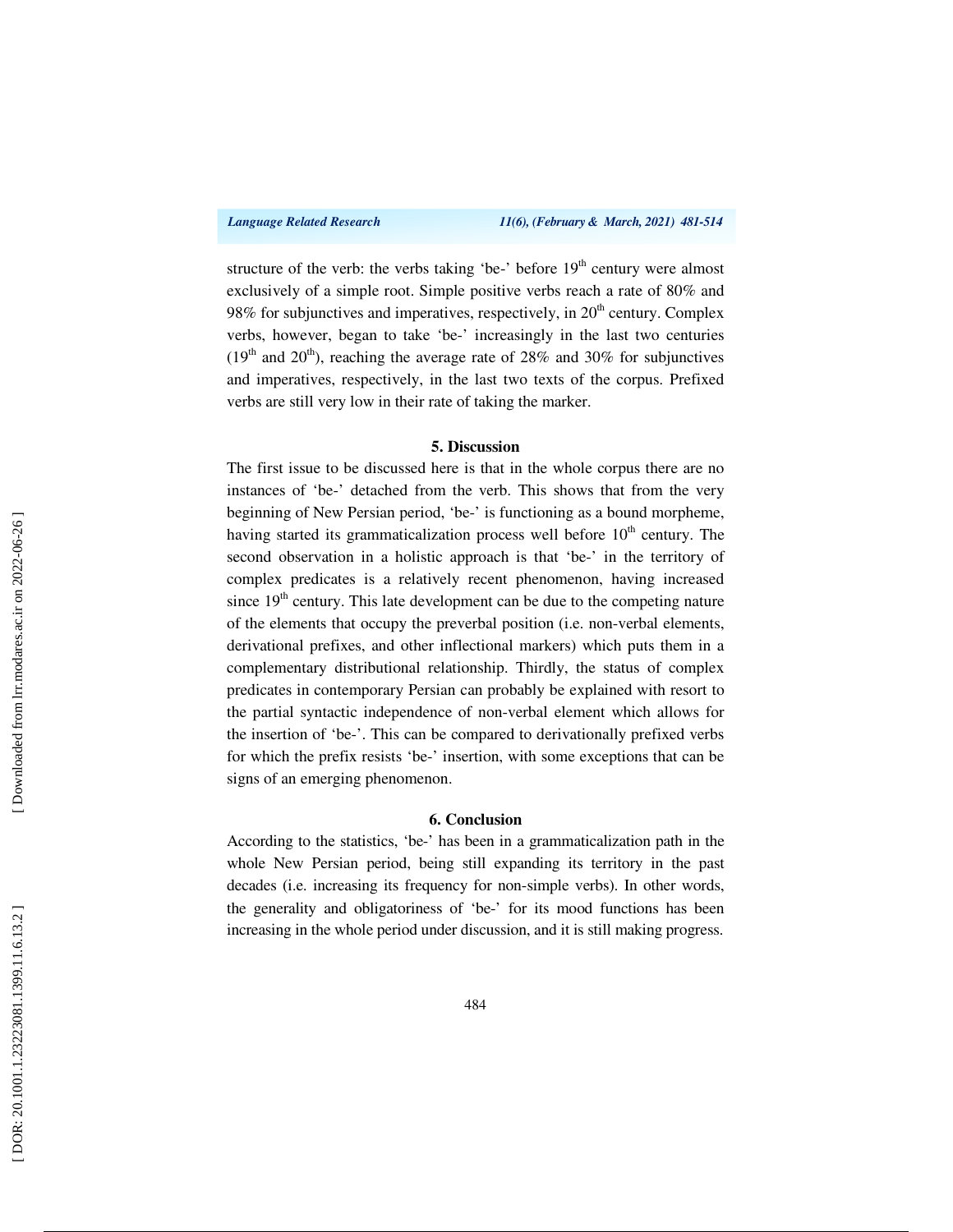

# شىواهدى آمارى از نقش@اى وجهى «بــ» در فارسى نو: مطالعهاي درزماني

\* روحاالله مفيدي

استاديار گروه زبانشناسي دانشگاه بينالمللي امام خميني، قزوين، ايران.

دريافت: ٩٨/٠١/١٩

## چكيده

عنصر تصريفي » بـ« در نظام وجه فارسي نو تاكنون سه نقش دستوري نشانة وجه التزامي، نشانة وجه امري و نشانة آينده را برعهده داشته است كه وجه اشتراك آنها غيرقطعي بودن وقوع رويداد (درتقابل با گزارش وقوع قطعي رويداد در وجه اخباري) است. تحقيق حاضر كه بر اساس پيكرهاي متشكل از نمونهگيري از 55 اثر مكتوب در يك بازة يازده قرني (قرن 4 تا 14 هجري) انجام گرفته است، نشان مي دهد كه در طول اين دوره، بسامد «ب» در نقش نشانهٔ وجه التزامي سه برابر، و در نقش نشانة وجه امري دوونيم برابر شده است، ولي نقش وجهي سوم (نشانة آينده) عمدتاً در قرنهاي 4 تا 6 فعال بوده و بهتدريج متوقف شده است. همچنين، بهاستناد دادههاي پيكره و آمارهاي توصيفيِ ارائه- شده در مقاله، از قرن 13 كاربرد » بـ« كه قبلاً تقريباً منحصر به افعال ساده بوده، به قلمرو افعال مركب نيز گسترش يافته است. ازسوي ديگر، بيiظميهايي در آمارهاي افزايش بسامد «بـ» در پيكره در طول يازده قرن ديده ميشود كه نگارنده تلاش كرده است با توسل به فرضيههايي چون كهنگرايي دستوري در بعضي متون و تحريف احتمالي الگوهاي دستوري در فرايند نسخهنويسي، آنها را تحليل كند. درمجموع، آمارها نشان مىدهد كه دستورىشدگى «بـ» از قبل از قرن ٤ آغاز شده بوده و در طول اين يازده قرن ادامه يافته و در فارسي امروز نيز بسامد آن همچنان در دهههاي اخير در حال افزايش بوده است.

ــــــــــــــــــــــــــــــــــــــــــــــــــــــــــــــــــــــــــــــــــــــــــــــــــــــــــــــــــــــــــــــــــــــــــ

واژههاي كليدي: آينده، التزامي، امري، دستوريشدگي، فارسي نو، نشانة وجه.

E-mail: mofidi@hum.ikiu.ac.ir :مقاله مسئول نويسندة\*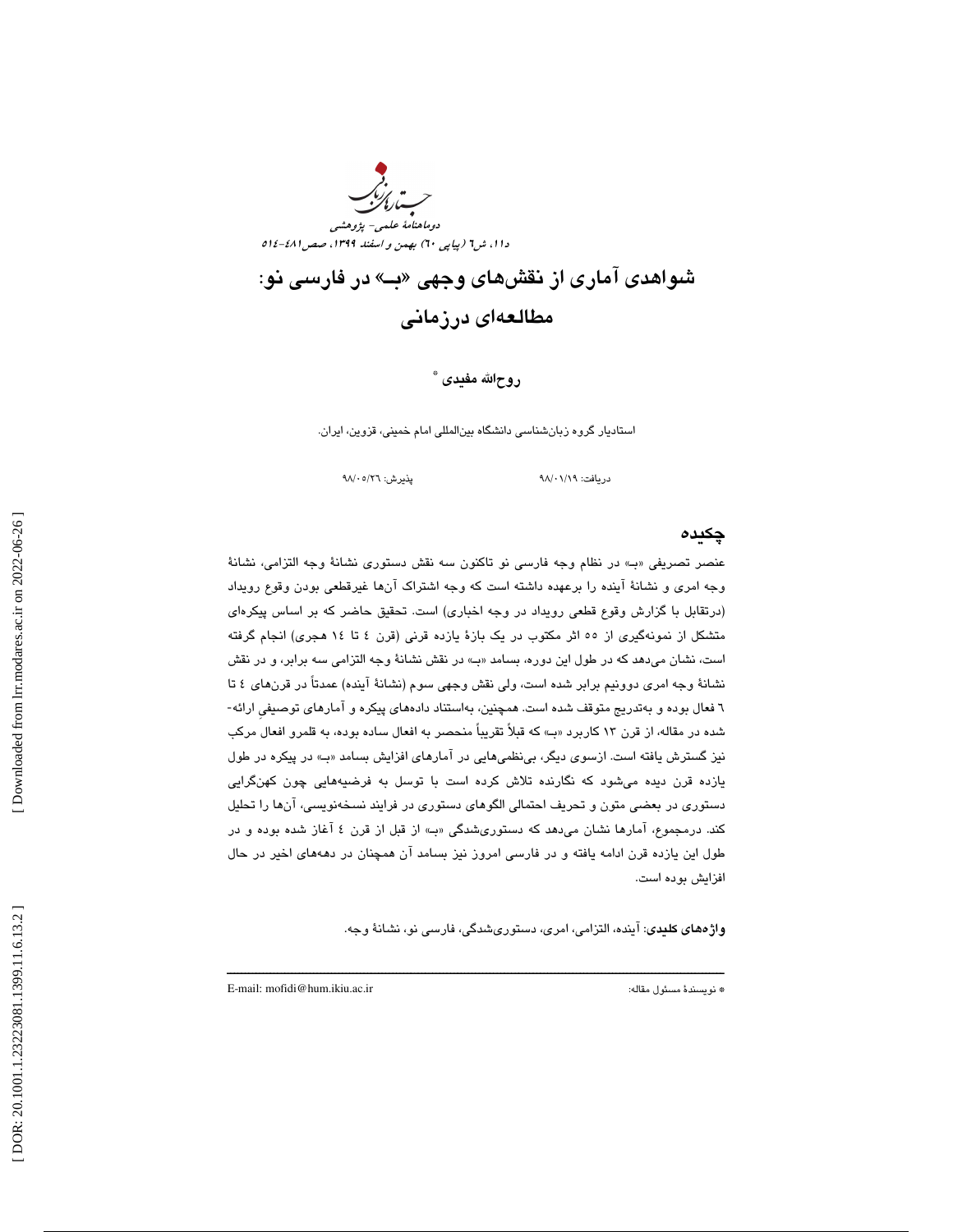روحاالله مفيدي شواهدي آماري از نقشهاي...

## . مقدمه 1

در مقايسه با تحولاتي كه در بخش آوايي و واژگاني زبان ميتواند رخ دهد، تحول در عناصر دستوري و نقشهاي آنها اصولاً كندترين نوع تحولات زباني محسوب ميشود. اين عناصر در بستر تاريخ يك زبان، طي روندي بسيار كُند، شكل ميگيرند يا ناپديد ميشوند يا نقشهاي قديميشان را رها ميكنند و نقشهاي جديدي بهدست ميآورند. يكي از دقيقترين انواع مطالعاتي كه ميتواند اين روند تدريجي را درمورد عناصر دستوري نشان دهد، بررسي مرحلهبهمرحلة الگوي بسامد آنهاست. بهبيان ديگر، مشاهده و گزارش روند تغيير بسامد يك عنصر يا نقش دستوري، اولاً تصوير قابلاعتمادي از آنچه اتفاق افتاده است، بهدست ميدهد و ثانياً امكان پيشبيني آيندة اين تحولات را فراهم ميكند. براي گزارش بسامد، هردو شاخص فراواني و درصد ميتوانند گوياي ابعادي از واقعيت باشند.

تحقيق حاضر، سير تحولات عنصر تصريفي «بـ» در رمزگذاري مقولهٔ دستوري وجه<sup>\</sup> در دادههاي فارسي نو (قرن 4 تا 14 هجري) را مدنظر قرار داده است. نتايج اين تحقيق، افزايش تدريجي بسامد «ب» در نقش نشانة وجه التزامي و امري در طول يازده قرن و همچنين كاهش تدريجي بسامد و ناپديد شدن همين عنصر در نقش نشانة آينده در طول چند قرن را نشان ميدهد. اين نتايج در قالب جدولها و نمودارهايي بر اساس شاخصهاي فراواني و درصد ارائه شده است. ازسوي ديگر، بينظميهايي در الگوهاي افزايش و كاهش مذكور ديده ميشود كه نگارنده با طرح فرضيههايي چون كهنگرايي عامدانة نويسنده و تحريف الگوهاي دستوري در فرايند نسخهنويسي، به تحليل اين بينظمي ها پرداخته است. درمجموع، اين تحقيق يك مطالعة درزماني و آماري محسوب ميشود و دادهها از متون مكتوب قرن 4 تا 14 هجري نمونهگيري شدهاند. بهبيان دقيقتر، هدف از طراحي اين تحقيق، پيگيري روند دستوريشدگي و نقشهاي وجهي بـ« » در بازة زمانيِ موردنظر، و تعيين الگو و بسامد كاربرد آن در فارسي امروز است.

نگارنده دو محدوديت را در طراحي تحقيق اعمال كرده است. اول اينكه صرفاً نقشهاي وجهي «ب» را كه در همراهي آن با فعل زمان حال شكل گرفتهاند، درنظر گرفته است و از ورود به بحث نقش دستوري «ب» در همراهي با فعل زمان گذشته ــ كه در بعضي فعلهاي

 [\[ DOR: 20.1001.1.23223081.1399.11.6.13](https://dorl.net/dor/20.1001.1.23223081.1399.11.6.13.2).2 ] [\[ Downloaded from lrr.modares.ac.ir on 20](https://lrr.modares.ac.ir/article-14-31419-fa.html)22-06-26 ] Downloaded from lrr.modares.ac.ir on 2022-06-26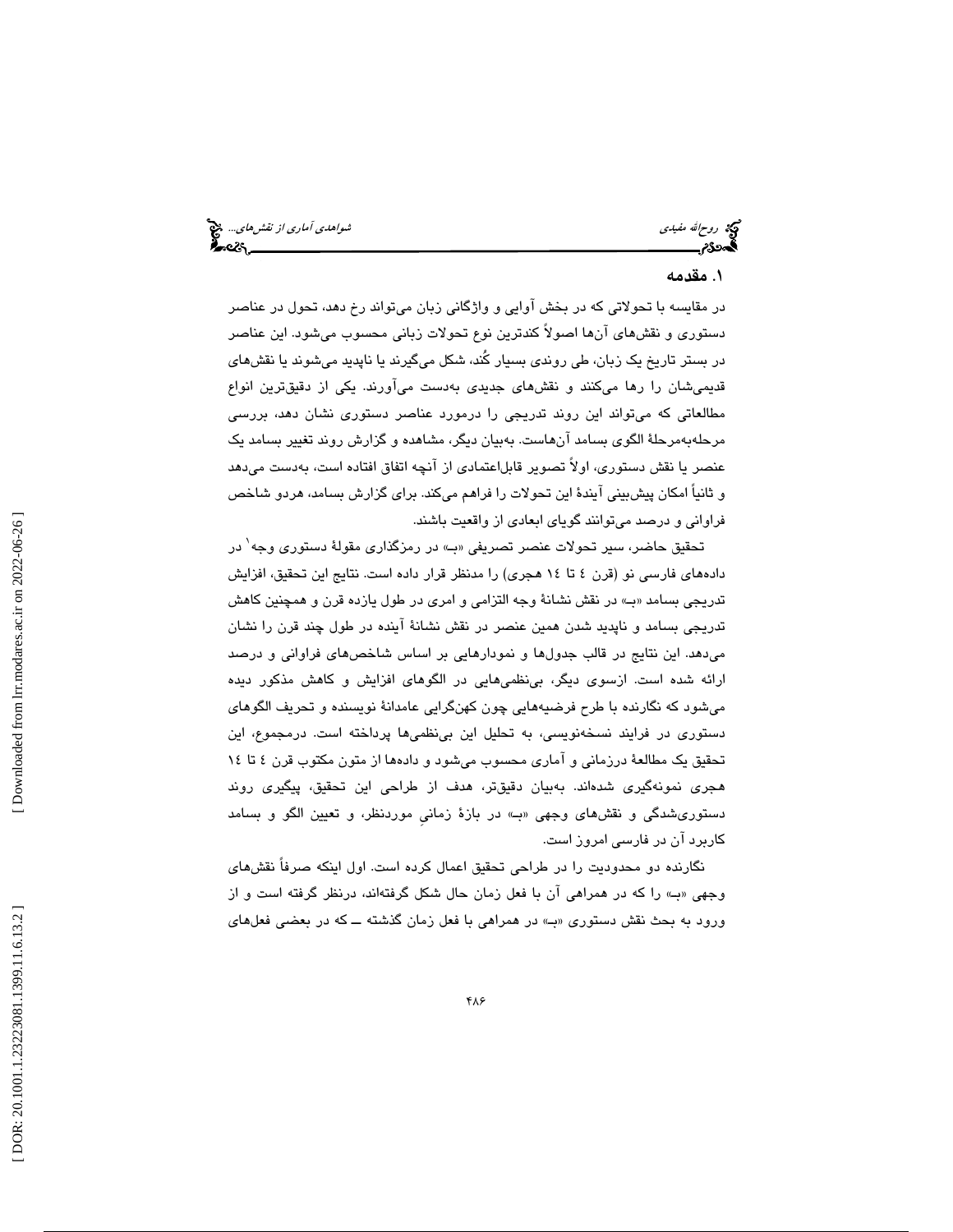متون فارسي نو طي چندين قرن ديده مي شود ـــ خودداري كرده است. ترديدي نيست كه مقايسة اين دو توزيع ساختاريِ متفاوت (ظهور بـ« » در كنار فعل زمان حال و گذشته) و مقايسهٔ اين دو با الگوی رشد بسامد «*همي ام*ي» ميتواند ابعاد جالبي از بحث تحول عناصر تصريفي فارسي نو را در مطالعات آتي روشن كند. دومين محدوديتي كه تحقيق حاضر دارد، اين است كه نمونهگيري خود را به متون مكتوب منحصر كرده است. قطعاً شواهد ميداني فارسي امروز در تحقيقات آتي بازگوكنندهٔ نكاتي درخصوص رفتار «ب» خواهد بود كه تحقيق حاضر بنابه محدوديت خود نتوانسته به آنها بپردازد.

## . وجه در زبان فارسي: نظريه و پيشينه 2

قبل از ارائة تعريف نظري براي وجه بايد از مفهوم وجهنمايي 2 سخن گفت. وجهنمايي به دستوريشدگيِ مجموعهاي از مفاهيمي گفته ميشود كه با نگرش و ديدگاههاي سخنگو مرتبطاند. درواقع، سخنگو ارزيابيِ خودش از گزاره را با طيفي از ابزارهاي زباني ميتواند نشان دهد. در يك سوي اين طيف، عناصر واژگاني مانند اسم، صفت، قيد و حتي فعل اصلي (با معناي سنگين) قرار دارند كه مفاهيمي چون درجة اطمينان سخنگو از وجود يا وقوع گزاره، و ميزان اجباريبودن يا موردنيازبودن يا مطلوببودنِ گزاره از ديد سخنگو ــ يا برحسب شرايط جهان خارج (باز هم از ديد سخنگو) ــ را رمزگذاري ميكنند. در ميانة اين طيف، افعال كمكي قرار دارند كه طبعاً درجة بيشتري از دستوريشدگيِ مفاهيم مذكور را شامل میشوند (افعال وجهنما"). در سویهٔ انتهایی طیف نیز عناصر تصریفی قرار دارند که بيشترين حد دستوريشدگيِ مفاهيم وجهنمايي را نشان ميدهند. اين عناصر تصريفي ــ بنابه تعريف ــ بيانگر مقوله اي هستند كه وجه فعلي ناميده ميشود. براين اساس، تعريفي كه از وجه فعلي ميتوان ارائه داد، رمزگذاري دستوريِ مفاهيم وجهنما برروي فعل با عناصر تصريفي است (براي وجه فعلي، نك. 48-49 4-5, 2018: ,Portner؛ براي بحث ارتباط وجه و وجهنمايي، نك. 4 2001: ,Palmer; 326 2007: ,Timberlake(. ازطرف ديگر بهموازات وجه فعلي، از وجه جمله ميتوان سخن گفت كه همچنان با رمزگذاري نگرش گوينده به گزاره سروكار دارد، ولي لزوماً از ابزار تصريفي استفاده نميكند. دستكم وجه امري در اين مقوله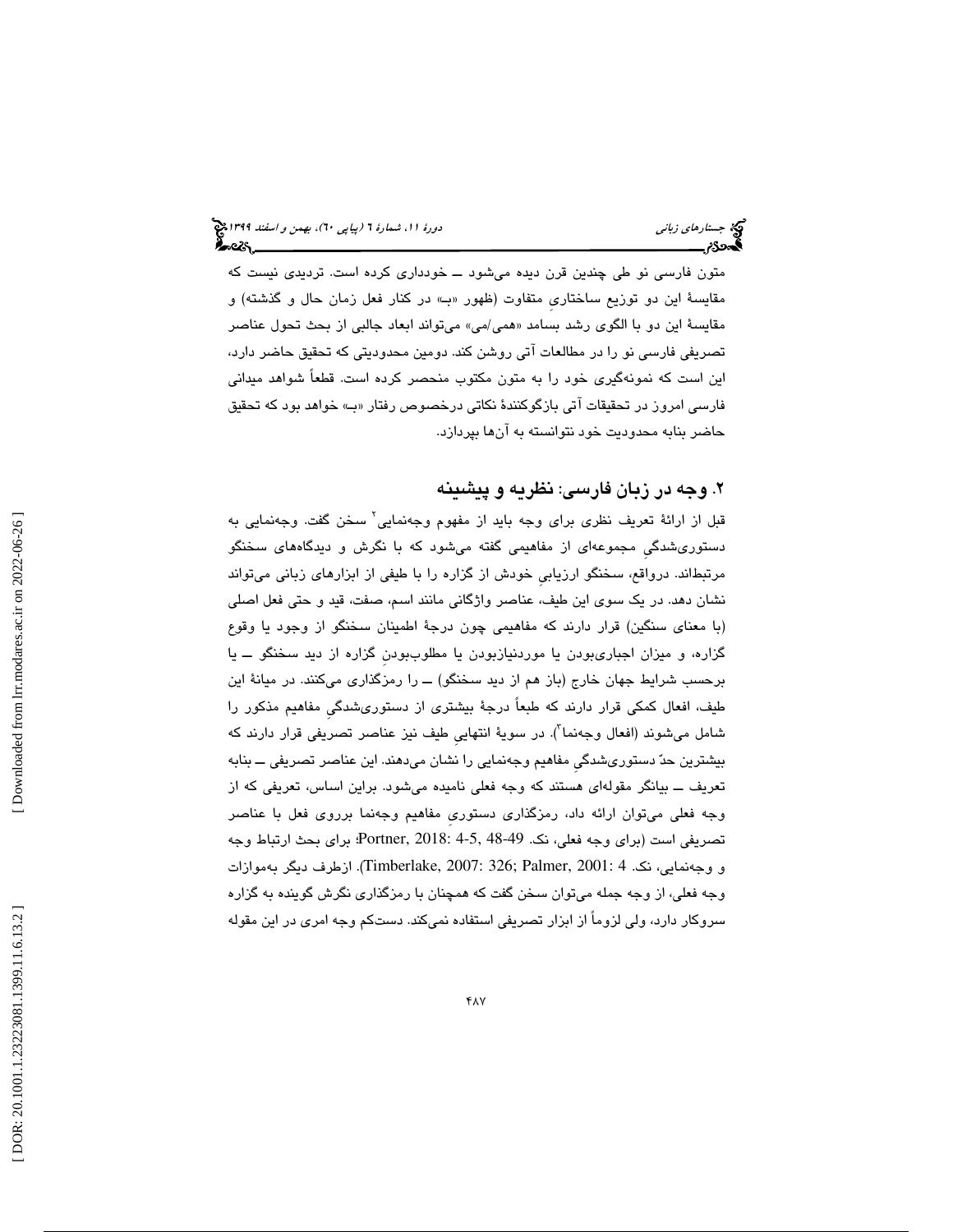ريم الله مفيدي شواهدي آماري *از نقشهاي...*. المجمع الله من الله مع الله من الله من الله من الله من الله من الله<br>ال**له بين الله من الله من الله من الله من الله من الله من الله من الله من الله من الله من الله من الله من الل** 

قرار میگیرد (124-121 Portner, 2018: 4-5, 4-1).

در هر زباني تعداد تمايزات نظام وجه، بستگي به تعداد و تنوع صورتهاي فعلي در آن زبان دارد. تمایز وجه امری درمقابل وجه محقَّق<sup>؛</sup> یا اخباری، کمترین حدّ دستوریشدگی وجه در زبانها و تقريباً جهاني است (326 2007: ,Timberlake(. اين تمايزِ حداقلي ميتواند بدون كمك نشانههاي تصريفي وجود داشته باشد. از سوي ديگر، سومين تمايزي كه در زبانها ميتواند شكل بگيرد، وجه التزامي يا نامحقق 5 است. جايگاه وجه التزامي، انواع خاصي از بند ناهمپايه (پيرو) است. درخصوص مفهومي كه اين وجه رمزگذاري ميكند، اتفاقنظر وجود ندارد. يك ديدگاه اين است كه اين مقوله خالي از معناست و ظهورش صرفاً بهدليل اقتضائات نحوي (نياز ساخت نحوي) است؛ و ديدگاه ديگر، اين است كه اين مقوله، معنايي عام همچون «مطلب تصريحنشده» دارد و معناي خاص خود را از بافت نحوي\ش ميگيرد (186 1985: Bybee et al., 1994: 212-213; Bybee, 1985: وجه التزامي ميتواند مفاهيمي. چون شرط و تمنا را نيز پوشش دهد؛ مگر آنكه اين مفاهيم، خودشان مستقلاً تحت دستوريشدگيِ بيشتر قرار گرفتهباشند و ابزار ساختواژي مستقلي برايشان در دستور زبان شكل گرفته باشد. درمجموع، وجه التزامي، يك مقولة ثابت و جهاني نيست و سازوكار عملكردش در هر زبان و محدودة معناييِ تحت پوشش آن بايد مبناي تعريفش در آن زبان خاص قرار گيرد.

براي وجه نامحقق هم همين وضعيت برقرار است: اگر اين وجه در زباني دستوري شده باشد، معناي موردارجاع آن بايد در همان زبان با توجه به مصاديقش تعيين شود، نه با نگاهي جهاني. وجه نامحقق در زبانها اصولاً تقابل واقعي/غيرواقعي در جهان خارج را درنظر نميگيرد، بلكه رويدادهايي را رمزگذاري ميكند كه تصريحنشده بهشمار ميروند، يعني سخنگو مايل به قبول تعهد درخصوص صدق گزارهٔ آنها نيست ( .,Bybee et al 236-240 1994:). مفاهيمي كه در يك زبان، ذيل وجه نامحقق قرار ميگيرند، ممكن است در زبان ديگري محقق محسوب شوند؛ و برعكس (De Haan, 2011: 455).

در مبحث نظام وجه در فارسي نو، در وهلة اول ميتوان به تمايز اخباري و امري قائل شد. اولين دليل، وجود صورت متفاوت (داراي شناسهي صفر) براي فعل امر دوم شخص مفرد است و دليل دوم، نشانهٔ تصريفي «بـ» است كه امريها را در تقابل با اخباريها قرار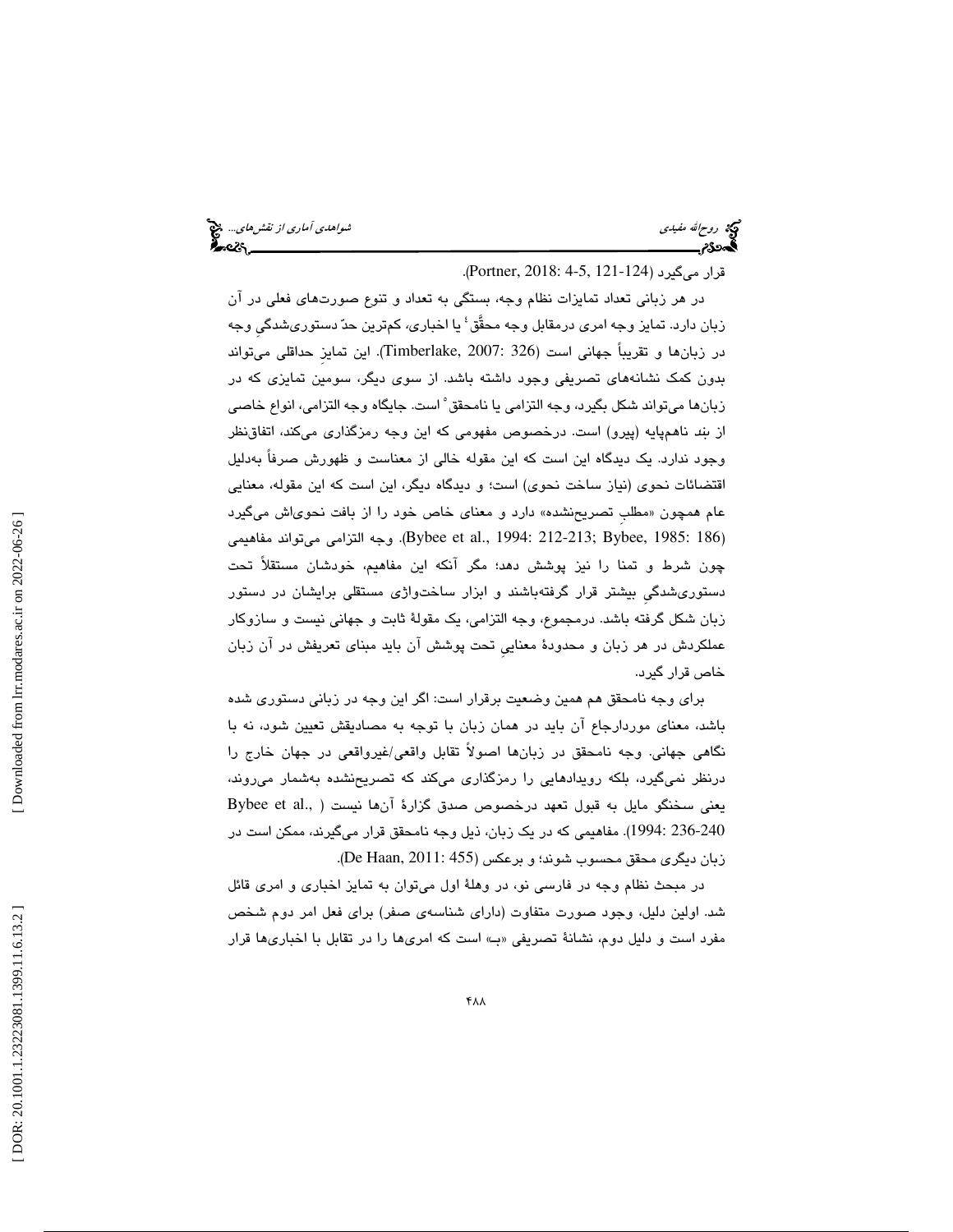ميدهد. سومين وجهي كه براي فارسي ميتوان قائل شد، وجه التزامي است. در منابع، اتفاقنظر برسر تعريف اين وجه وجود ندارد. ناتل خانلري ويژگي معنايي ان را «مسلمنبودن وقوع فعل» میداند و ویژگی نحویاش را اینکه «همیشه دنبال فعل دیگری می[ید» (۱۳٦۲: 30). وي در اثر ديگرش ضمن دستهبندي دقيقتر از ساختها و معناهاي التزامي، اشاره میکند که در وجوه غیراخباری «ذهن و حال گوینده با جریان فعل میامیزد… [و] گوینده نسبت به جريان فعل بياعتنا نيست» (1365 :2/ 306). احمدي گيوي (1380) نيز ضمن برشمردن معناهایی چون «ارزو، میل، امید، شرط و تردید» همانند ناتل خانلری نقش گوینده را در نحوهٔ بیان فعل مطرح میکند: «گوینده درواقع، تفسیر و تعبیری همراه فعل می[ورد» (١٣٦٥: ١٢١٩؛ براي گزارش دقيق و مفصلي از تعريفهاي وجه التزامي، نک: مظاهري و همكاران، ۱۳۸۳ كه تعريفي معنايي ارائه كردهاند: «مفهوم عدمقطعيت يا احتمال و التزام» (ص10) ). ازسوي ديگر، درزي و كواك (2015) بهجاي رويكردهاي معنايي فوق، بحث وابستگي تعبير زماني را مبناي تعريف وجه التزامي قرار دادهاند و معتقدند بند التزامي در فارسي امروز فاقد زمان مستقل است و زمان بند پايه تعبير زمانيِ آن را تعيين ميكند. آنها وجود خوانش نامحقق را درمورد بندهاي التزامي رد ميكنند. درمقابل، ايلخانيپور (2017) معتقد است تمام بندهای التزامی در فارسی خوانش نامحقق دارند، ولی این خوانش را «انچه تحققيافتنش تصريح نشده است» تعريف ميكند.

درخصوص تعيين مصاديق وجه التزامي نيز اتفاقنظر وجود ندارد. خانلري (١٣٦٥: 2/ -306 339) علاوه بر ساختهاي حال التزامي (مانند بخوانند) و گذشتة التزامي (مانند رفته **باشند**)، بعضی افعال گذشتهٔ دارای پسوند «ی» را نیز التزامی بهشمار آورده است (مانند حسين را نميگذاشت كه برفتي). وي همچنين بهموازات وجه التزامي، دو وجه شرطي (مانند اگر بيايي/ميآمدي/دانستمي...) و تمنايي (مانند كاشكي ندادندي، گرداناد) را مطرح كرده است. احمدي گيوي (1380) خلاف خانلري، مفاهيم شرط و تمنا را هم جزو مصاديق وجه التزامی بهشمار اورده است. از دید وی اگر افعال زمان حال دارای «ی» (مضارع یایی) معنای التزامي داشته باشند، نمونهاي از وجه التزامياند (مانند اگرچه... فدا كنندي:... ص582)، ولي افعال گذشتهٔ دارای «ی» (ماضی یایی) و نیز افعال گذشتهٔ استمراری را التزامی بهحساب نياورده است. درمقابل، مظاهري و همكاران دامنة وجه التزامي را بسيار وسيع درنظر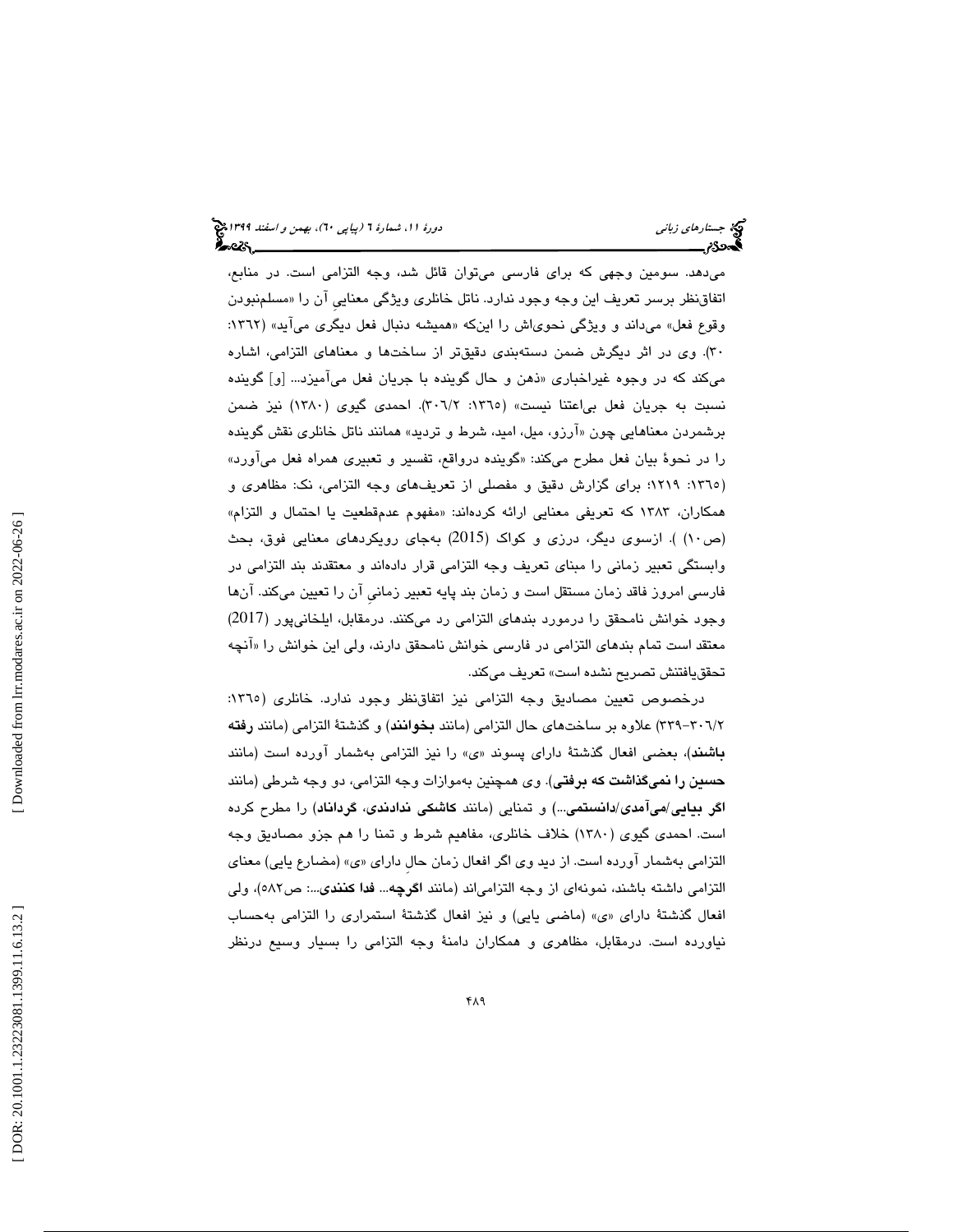ريم الله مفيدي شواهدي آماري *از نقشهاي...*. المجمع الله من الله مع الله من الله من الله من الله من الله من الله<br>ال**له بين الله من الله من الله من الله من الله من الله من الله من الله من الله من الله من الله من الله من الل** 

گرفتهاند و نمونههايي چون **بايد ميرفت و شايد رفته است** را هم التزامي دانستهاند (١٣٨٣:  $.(\lambda \cdot \tau)$ 

در بحث نشانههای تصریفی وجهها، دستورهای فارسی ــ تلویحاً یا بهصراحت ـــ «می» را نشانة وجه اخباري دانستهاند و » بـ« را نشانة وجه امري و التزامي. بهعنوان نظر مخالف، درزي و كواك (2015) را ميتوان نام برد كه معتقدند وجه اخباري در فارسي امروز نشانهای ندارد (2 :2015) و نغزگوی کهن که معتقد است «بـ را نمیتوان نشانهٔ وجه التزامی و امري دانست» و «تنها داراي نقش تأكيدي است» (١٣٩٢: ٣٧ و٤٦). اكبري و وليپور (١٣٩٥) نيز وجه اخباري را فاقد نشانه ميدانند و به تفكيك وجه التزامي و امري هم قائل نيستند (هردو را مصاديقي از وجه غيراخباري مي دانند). كاربرد «ب» با افعال سادة مثبت (بهاستثناي بودن، داشتن و بايستن) معمولاً اجباري است؛ كاربرد آن با افعال منفي، نهي و بعضي افعال پيشوندي و مركب، نادستوري است و كاربردش با بعضي افعال پيشوندي و مركب، اختياري است (لازار، ١٣٨٤: ١٧٦، ١٧٨، ٢٢٤–٣٢٦؛ ماهوتيان، ١٣٧٨: ٢٣٤؛ مفيدي، ١٣٩٥: ٥٨). همچنين، ازآنجايي كه در چارچوب نظريه، تنوع صورتهاي فعلي را بايد مبناي تفكيك وجهها دانست، دستکم میتوان از وجه نامحقق (در زمان گذشته) با نشانهٔ «ی» در گونههای تاریخی و نشانهٔ «می» در فارسی امروز سخن گفت (مانند ا**گر رفتندی/میرفتند**...). همچنین دو نشانهٔ «ی» و «ا» (واکهٔ بلند قبل از شناسه) میتوانند مبنای شناسایی مستقل وجه تمنایی در گونههاي تاريخي واقع شوند، ولي زايايي بسيار پايينِ اين نشانهها و نيز باهمآيي آنها با » بـ« (مانند بدانمي، بداراد) احتمالاً تضعيفكنندة استقلال وجه تمنايي باشد.

ازسوي ديگر، رويدادهاي آينده علاوه بر خوانششدن در نظام زمان (ارجاع به نقاطي از محور زمان كه پس از زمان گفتار قرار دارند)، معناي وجهنما نيز ميتوانند داشته باشند: آنچه هنوز تحققنيافته و درجة اطمينان گوينده از وقوعش كمتر از رويدادهاي محقق است در .)Velupillai, 2012: 216; De Haan, 2011: 459; Timberlake, 2007: 306 ) فارسي امروز، ساختهاي كانونيِ آينده (ساختهاي فاقد فعل كمكيِ خواستن) با افعال زمان حال كه خوانش اخباري و محقق دارند، در يك دسته قرار ميگيرند و نشانة ساختواژي واحدی (پیشوند «می») میگیرند. ولی در بعضی گونههای تاریخی فارسی و برخی زبانهای يراني، افعال آينده و افعال التزامي در يك دسته جاي ميگيرند و نشانة ساختواژي واحدي ا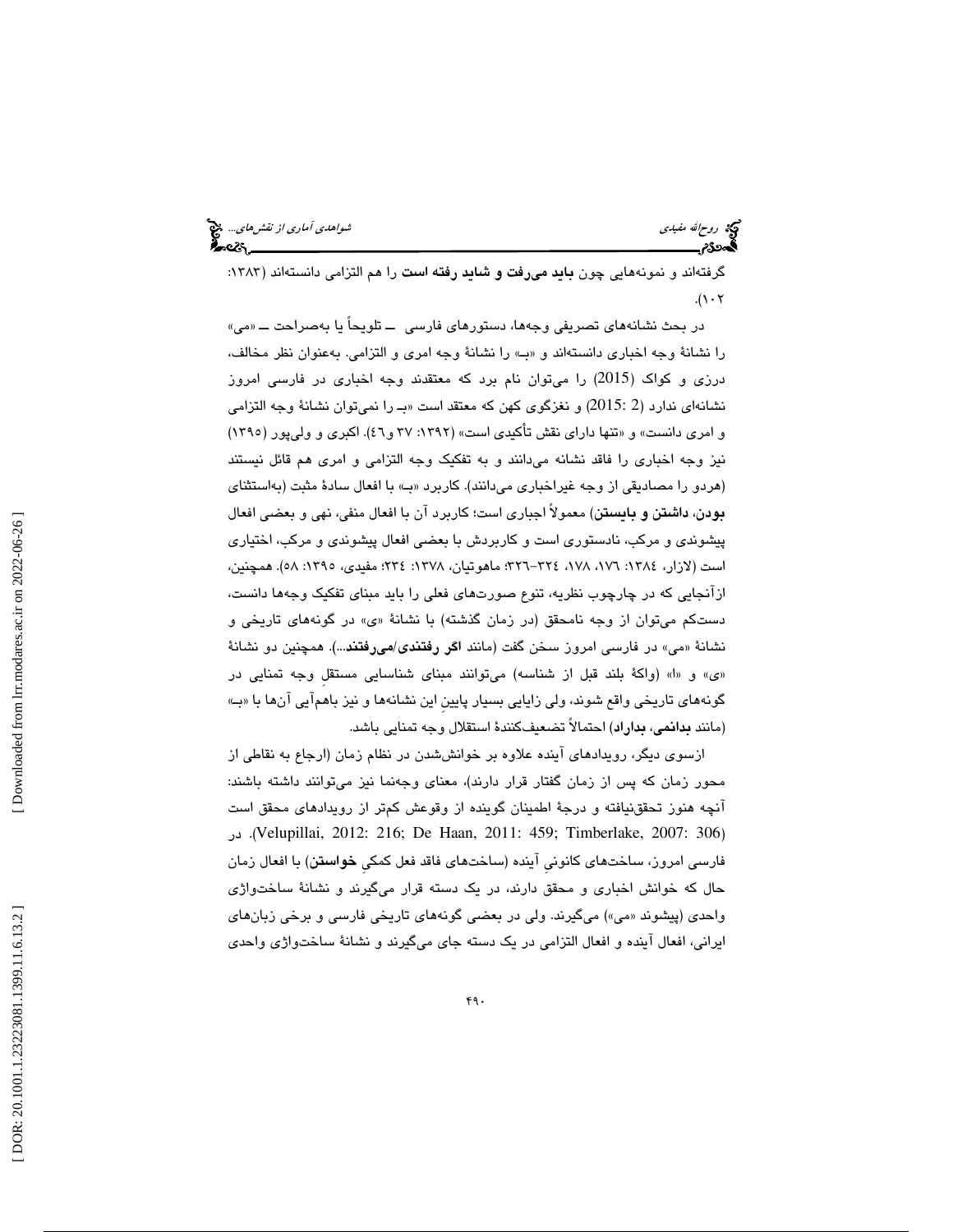(پيشوند بـ« ») دريافت ميكنند. بهبيان ديگر، در اين گونهها يكي از كاربردهاي وجه التزامي، بيان مفهوم آينده است (نك. رضايتي كيشهخاله و ابراهيمي ديناني، 1395؛ مفيدي، 1395؛ و ساير منابعي كه در اين دو اثر معرفي شدهاند).

## . روش تحقيق 3

پيكرة تحقيق حاضر، محقق ـ ساخت و شامل 77 هزار فعل است كه از 55 اثر متعلق به قرنهاي تا 4 14 استخراج و برچسبدهي شدهاند. مبناي محاسبة سال نگارش آثار تا قبل از قرن 13 تقويم هجري بوده و براي دو قرن اخير (قرن و 13 14 هجري) تقويم شمسي مبناي محاسبه قرار گرفته است. تنها استثنايي كه درنظر گرفته شد، مسير طالبي است كه تأليف اوايل قرن 13 هجري است و در مرز تبديل تاريخ قرار ميگيرد. اين متن نيز در كنار ساير آثار قرن 13 هجري قرار داده شد.

روش نمونهگيري به اين صورت بوده كه ابتدا از هر قرن، پنج اثر انتخاب شده و سپس از هر اثر، بهصورت تصادفي دو تكه از متن، هركدام با حجم 700 فعل (جمعاً 1400 فعل از هر عنوان نمونه درنظر گرفته شده است. اين افعال در نرمافزار اكسل فهرست شدهاند و اثر) به زمان، وجه و ساختمان هر فعل (از لحاظ ساده، پيشوندي يا مركببودن) تعيين شده و براي هر فعل، حضور يا غياب پيشوند تصريفي » بـ« در ستوني مجزا ثبت شده است. درمجموع، حجم نمونهها در هر قرن، مساوي بوده و ملاك انتخاب آثار، در وهلة اول، اصالت اثر (عدم رونويسي يا نقل وسيع از متون قبلي) و قدمت نسخه (نزديك بودن به زمان تأليف)، و در وهلة دوم، حتيالامكان رعايت تنوع در ژانر اثر و منطقة جغرافياييِ زادگاه نويسنده بوده است.

مقالة حاضر به تبعيت از رويكرد احمدي گيوي (1380) و نيز مصاديقي كه درزي و كواك 2015) و ايلخانيپور (2017) براي وجه التزامي درنظر گرفتهاند، تمام نمونههاي وجه ) نامحقق ـــ شامل گذشتهٔ استمراری نامحقق با «همی/می» و نیز «بن گذشته+ی» ـــ را کنار گذاشته است و تمام نمونههاي حال التزامي (با طيفي از معناها شامل احتمال، اجبار، تمنا، شرط و...) و گذشتة التزامي (صورت وصفي فعل اصلي+ فعل كمكي باشم، باشي...،) را درنظر گرفته است.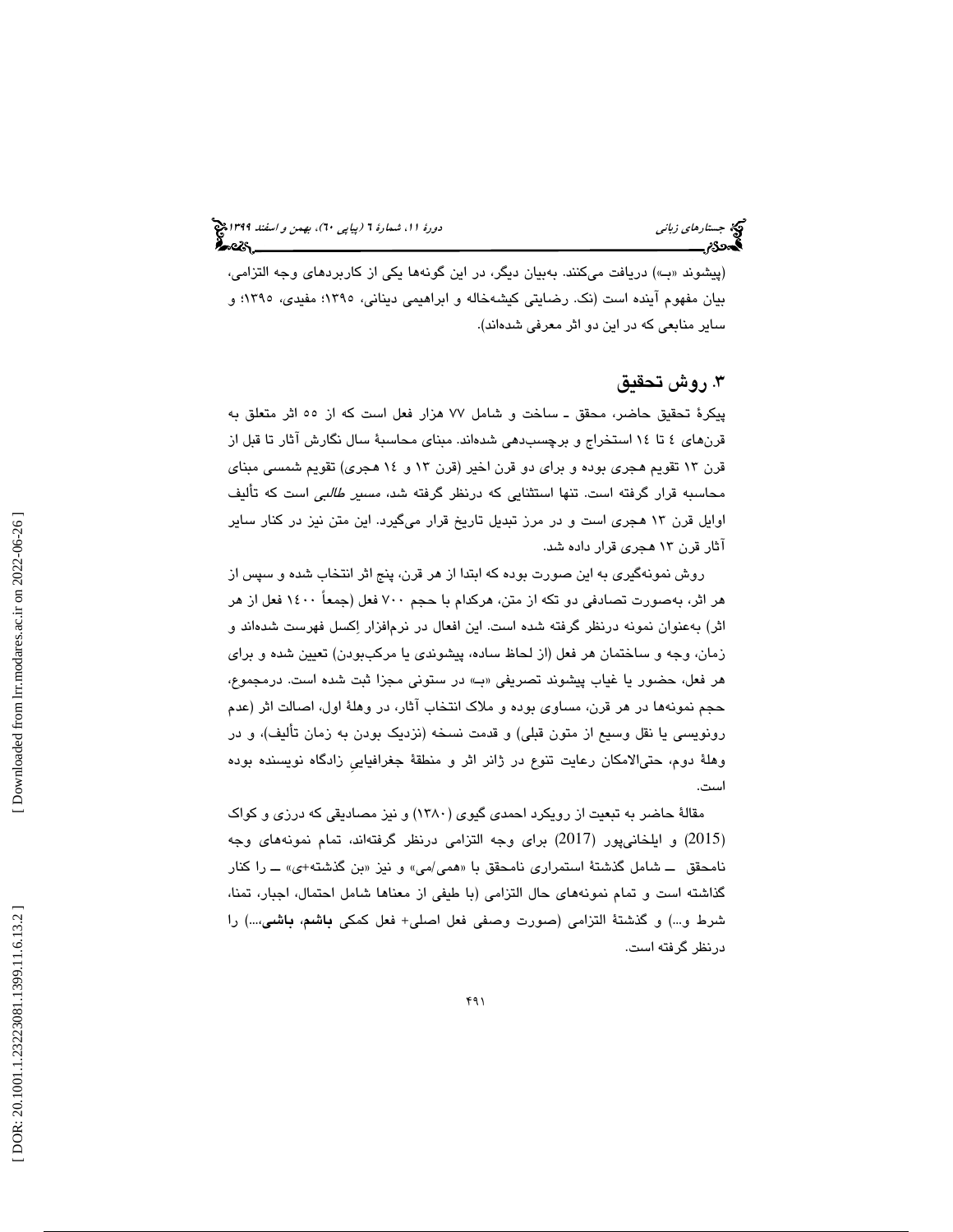ريمج الله مفيدي شواهدي آماري *از نقش هاي...*. وفق<sup>ع</sup> آماري *از نقش هاي...*. وفق<mark>ع آماري از نقش هاي... وفق</mark><br>**آگست 23م الله عليه الله عليه الله عليه الله عليه الله عليه الله عليه الله عليه الله عليه الله عليه الله عليه ا** 

## ۴. نقشهای وجهی «بـ» در فارسی نو

## 1ـ4 . وجه التزامي

در پيكرة تحقيق حاضر، 10146 فعل التزامي بوده كه از اين تعداد، 2337 فعل نشانة وجهي بـ« » داشتهاند و 7809 فعل فاقد هرگونه نشانة تصريفي يا داراي ساير نشانههاي تصريفي (همي، مي، نـ) بودهاند. جدول 1 فراواني نمونهها را نشان ميدهد و نمودار 1 درصد افعال التزامي داراي«ب» را (نسبت به كل افعال التزامي) بازنمايي ميكند:

| قرن                | قرن | قرن | قرن          | قرن               | قرن           | قرن      | قرن                 | قرن                   | قرن                             | قرن                   |          |
|--------------------|-----|-----|--------------|-------------------|---------------|----------|---------------------|-----------------------|---------------------------------|-----------------------|----------|
| 12                 | ۱۳  | ۱۲  | $\backslash$ | ١.                | $\mathcal{A}$ | $\wedge$ | $\vee$              |                       | $\circ$                         | ٤                     |          |
| ٤٩٣                | ۲٥٥ | ٤٧  | ٣٧           | 777               | ۸۹            | ۱٤٣      | ١١٤                 | ١٤V                   | ٢٤٤                             | ۱٤٥                   | دارای«ب» |
| $\forall\vee\circ$ | rrv | ٣٩٤ | ۳۸٥          | <b>12TV</b>       | $2 \cdot 9$   | ۱۱۸۰     | ۹٤١                 | ٦٩١                   | $\lambda \cdot \lambda \lambda$ | ٦٦٣                   | فاقد «ب» |
| <b>ATA</b>         | ٥٨٢ | ٤٤١ | ٤٢٢          | $Y \cdot o \cdot$ | ٤٩٨           | 1557     | $\cdot \circ \circ$ | $\Lambda$ ۳ $\Lambda$ | ۱۲٦۱                            | $\wedge \cdot \wedge$ | كل افعال |

جدول : 1 فراواني افعال التزامي **Table 1:** Subjunctive verbs (No.)



نمودار ١: درصد افعال التزامي داراي«ب» **Figure 1:** Subjunctive verbs with 'be-' (%)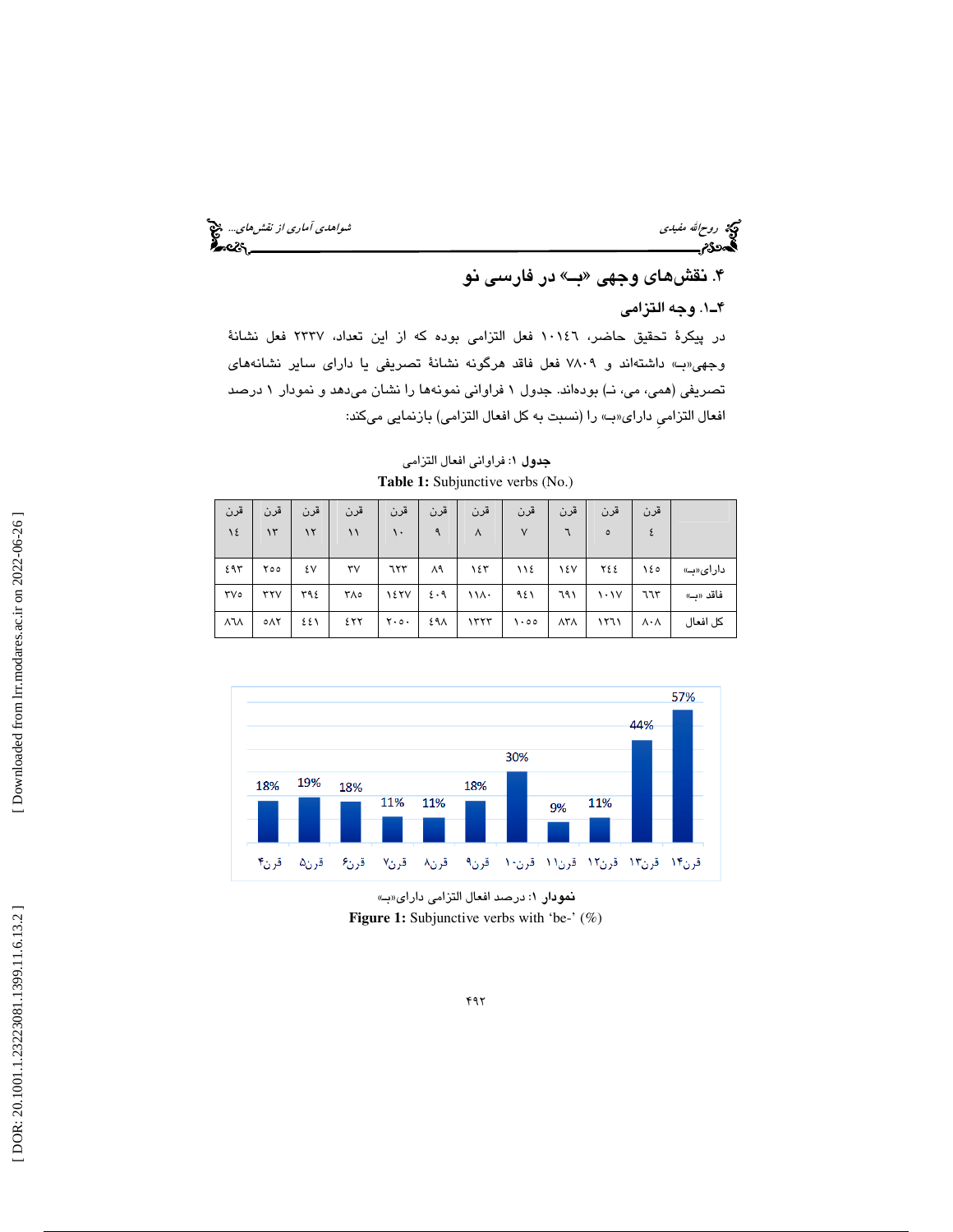در نمونهگيري تحقيق حاضر فقط 18 درصد از افعال التزامي در قرن » بـ« 4 داشتهاند و ۸۲ درصد از افعال التزامی در این قرن فاقد این نشانه بودهاند. این امار در قرن ۱۶ هجری به 57 درصد وقوع بـ« » (درمقابلِ 43 درصد غياب آن) رسيده است. درمجموع، الگوي كلي نمودار 1 افزايش تدريجي وقوع » بـ« را نشان ميدهد، ولي در دو نقطه از نمودار، شاهد رفتار غيرعادي و خلاف انتظار هستيم: الف) درصد وقوع » بـ« در قرن 8و 7 كمي افت كرده است؛ و ب) اين آمار در قرن ١١ و ١٢ افت شديدي (نسبت به قرنهاي قبل و بعدش) داشته است.

بررسي جزئيترِ متون قرنهاي مذكور ميتواند زمينه را براي بحث درخصوص دليل تغيير الگو در اين قرنها فراهم كند. در قرن 7 اساسالاقتباس و مرصادالعباد پايينترين آمار وقوع بـ« » را دارند (بهترتيب، 2 درصد و 7 درصد). درعينحال در همين قرن، دو اثر ج*وامعالحكايات و سيرت رسول الله* آمار بالايي دارند (بهترتيب، ٢٠ درصد و ٣٠ درصد). در قرن ۸ چهار اثر با آمار نسبتاً پايين داريم (٥ درصد، ٦ درصد، ۷ درصد) و درمقابل، يک اثر با آمار نسبتاً بالا (*شمس|لحساب* با ۱۷ درصد). ازسوی ديگر، در قرن ۱۱ دو اثر داريم كه باعث افت شديد آمار شدهاند (*عالمآراي عباسي* ۲ درصد و ج*امع مفيدي* ٥ درصد) و درمقابل، سه اثر ديگر در همين قرن داريم كه آمارشان چندان بالا نيست ( 13 درصد، 14 درصد و 16 درصد)، ولي اختلاف فاحشي با دو اثر قبلي دارند. در قرن 12 نيز چهار اثر با آمار نسبتاً پايين داريم ( 7 درصد، د 7 رصد، 9 درصد و 10 درصد) و يك اثر با آمار نسبتاً بالا (روزنامة ميرزامحمد با 18 درصد).

براي تحليل وضعيت، دخالت و تأثيرگذاريِ حداقل سه عامل را ميتوان موردبحث قرار ) تنوع گويشي كه ميتواند باعث ايجاد تفاوتهايي در آمار آثارِ متعلق به قرن واحد داد: 1 شده باشد؛ ۲) كهنگرايی عامدانهٔ نویسنده كه میتواند در مواردی باعث پایین رفتن امار نسبت به الگوی واقعی زبان در ان دوره شده باشد؛ و ۳) تحریف الگوی زبانی در نسخهنويسيهاي قرون جديدتر كه ميتواند باعث تحميل الگوي زبانيِ نسخهنويس بر متن شود و درمورد » بـ« ميتواند آمار وقوع را بالاتر از الگوي واقعيِ دورة تأليف برده باشد. دخالت عامل اول اصولاً نخستين توضيح جامعهشناسي زبان و گويششناسي براي وجود تنوع زباني است (2004 ,Wardhaugh & Fuller, 2014; Chambers & Trudgill, عامل دوم را نوعاً از تحقيقات حوزة سبكشناسي ميتوان استنباط كرد؛ ازجمله بهار كه به رواج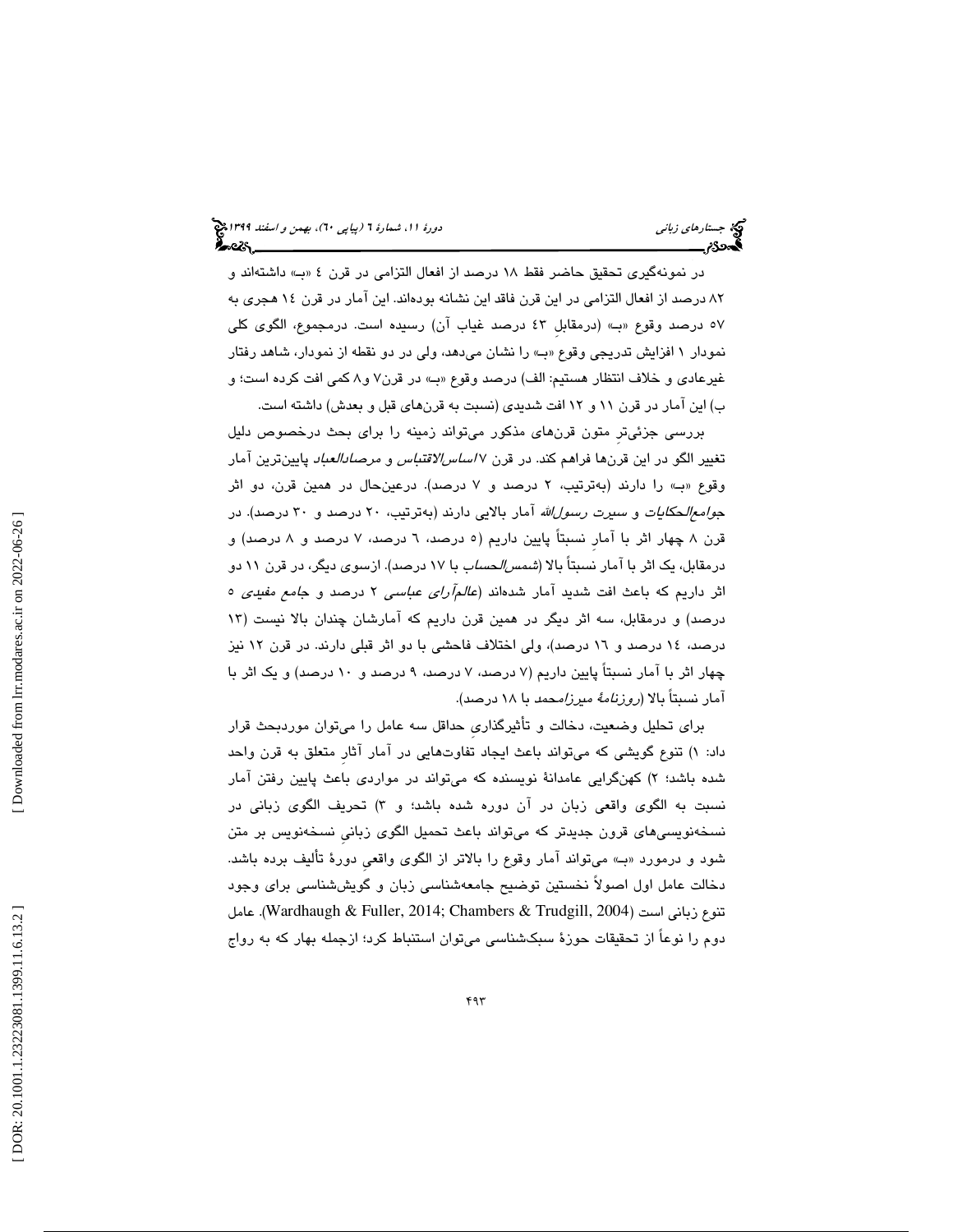گرفتنِ پيروي از سعدي و بيهقي و طبري در قرن 12 اشاره كرده (1373 :1 / 289) يا مثلاً نثر *روضالجنان* (قرن ٦) را در صرفونحو و لغات و جملهبندي، شبيه كتب قرن ٥ ميداند (*همان*: 2/ 392)، و نيز غلامرضايي كه درمورد يكي از متنهاي داستانيِ دورة صفويه گفته است «درمجموع، كهنگي $\bm{s}$ اى زبانى دوران رشد و تكوين [نثر فارسى] نيز در ان، بيش از متن $\bm{s}$ اى قرن نهم و دورة صفويه است» و يكي از نمونههاي كهنگي زبان را كاربرد فعل مضارع التزامي بدون «ب» دانسته است (١٣٩٤: ٢٧٥–٢٧٦). غلامرضايي (١٣٧٧: ٣٦٣) در اثر ديگري هم ضمن اشاره به وجود نمونههايي از كهنگيهاي صرفي و نحوي در زبان شاعران قرن ، 9 اين كهنگیها را از مقولهٔ «باستانگرايی» دانسته است. مستعلی پارسا (۱۳۹۰) نيز به كهنگرايي در واژگان در سبك شاعران دورة بازگشت ادبي (قرن 12) و تقليد آنان از برخي ويژگيهاي دستوري سبك خراساني (قرن 5و 4 ) اشاره كرده است. عليائي مقدم (1392) نيز درمورد همين دوره (بازگشت ادبی) معتقد است «برخی شاعران و نويسندگان عامدانه تلاش ميكنند به سبك و اسلوب شاعران و نويسندگان ادوار پيشين، آثار منظوم و منثور خود را خلق كنند كه بارزترين نتيجة آن، نوعي كهنهگرايي در زبان و بيان اين گروه از شاعران و نويسندگان است» (:1392 112). درخصوص تأثيرگذاريِ عامل سوم هم دستكم ميتوان به توضيح بهار (1373 :1/ 291) رجوع كرد.

در قرن 7 عامل 1 نميتواند توجيهكنندة وضعيت باشد: آمار پايين در توس و ري (بهترتيب، زادگاه نويسندگان اساسالاقتباس و مرصادالعباد) و آمار بالا در بخارا و فارس (بهترتيب، زادگاه نويسندگان *جوامع|لحكايات و سيرت رسول|لله*). دستكم انتظار مىرود توس و بخارا بهجاي اين تفاوت فاحش، الگوي مشابهي داشته باشند. از سوي ديگر، براساس سبك نثر كتب علميِ اين دوره ــ كه از الگوهاي دستوريِ كتب علميِ قرون متقدمتر تقليد ميكردند ـــ ميتوان عامل ٢ را لااقل درمورد *اساسالاقتباس* (با موضوع علم منطق) تأثيرگذار دانست. 6 درعينحال، تأثير عامل 3 در بالا بردن مصنوعيِ آمار در بعضي آثارِ اين قرن نيز منتفي نيست؛ هرچند كليت آمار چهار قرنِ موردبحث، پايين است و عامل 3 نميتواند چندان نقشآفريني كرده باشد.

در قرن ۸ نيز عامل ۱ و ۳ را نميتوان چندان جدي گرفت. مثلاً انتظار مي رود الگوي گویش منطقهای در فارس و کرمان بهدلیل مجاورت جغرافیایی، مشابه باشد، ولی ایندو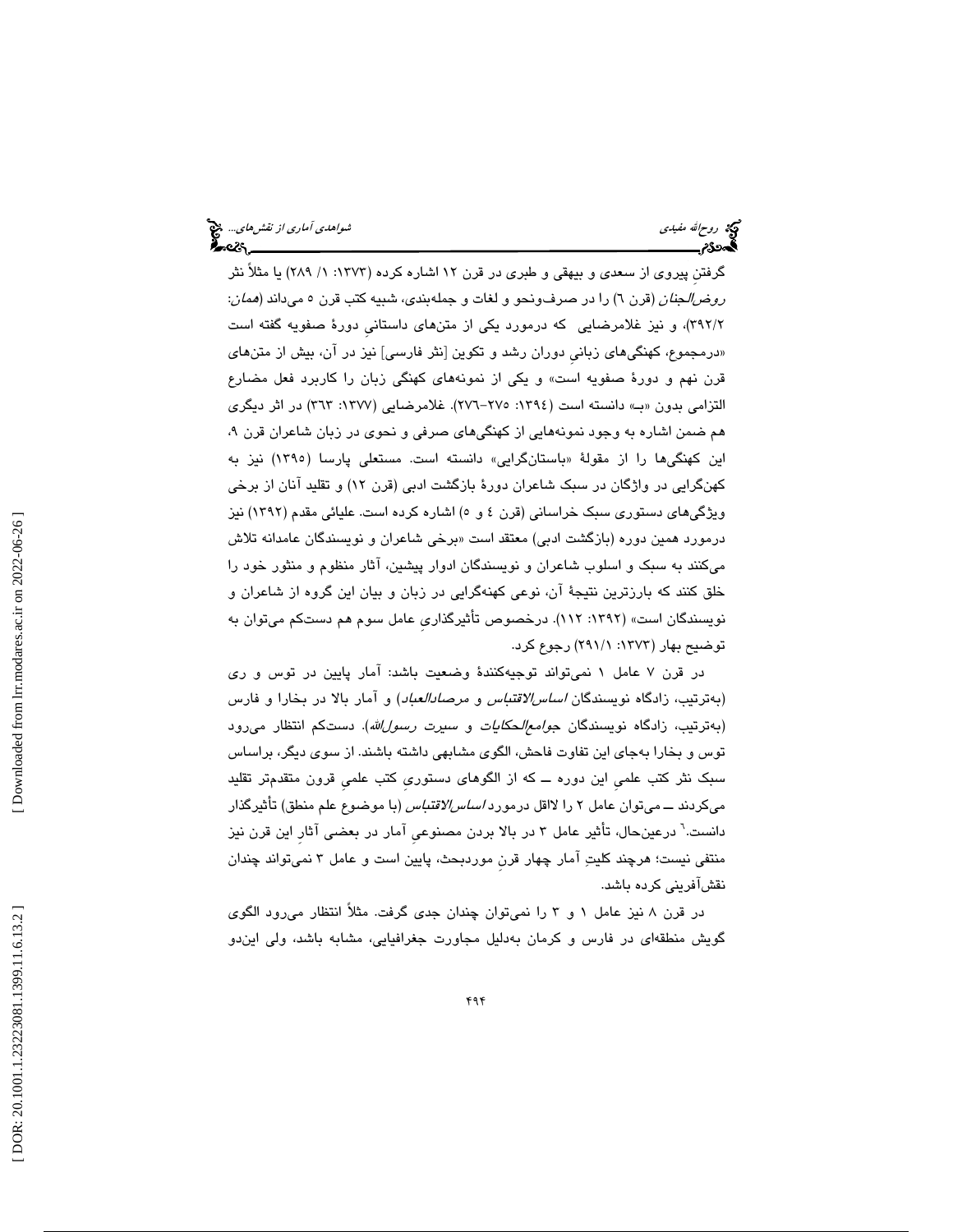بهترتيب، آمار 17 درصد و 6 درصد را نشان ميدهند. همچنين انتظار داريم آمار بالاي منطقة بخارا در قرن ( 7 20 درصد) در قرن 8 نيز ديده شود، ولي اين آمار به 8 درصد رسيده است. درمجموع، به استناد تحقيقات پيشگفته در حوزة سبكشناسي، همچنان ميتوان به دخالت عامل 2 در الگوي حاصل باور داشت؛ و اين عامل در آثار قرن 11 و 12 تأثيرگذاري شديدي داشته است. در اين دو قرن، در متونی مانند *عالمآرای عباسی، جامع مفیدی، تاریخ* ن*ادرشاهي، عالمآراي نادري، تاريخ احمدشاهي و آتشكدهٔ آذر* آمار وقوع «بـ» پايين يا نسبتاً پايين است. درمقابل، آمار بالای «بـ» در *روزنامهٔ میرزامحمد* که سبکی ساده و کاملاً غيرمنشيانه (گاه حتي با جملهبنديهاي ناقص و نگارش غيرحرفهاي) دارد، و نيز در احياءالملوك، تذكرة ميخانه و تذكرة نصرآبادي، فرضية كهنگرايي عامدانه در سبك دستوريِ ساير متونِ اين دوره را تأييد ميكند.

بحث ديگري كه درمورد افعال التزامي قابلطرح است، دستهبندي دادهها ازلحاظ ساختمان فعل است. از مجموع ٢٣٣٧ فعل التزامي داراي «ب»، ٢١٧٤ نمونه (٩٣ درصد) فعل ساده بوده و 161 نمونه ( 9/6 درصد) فعل مركب و فقط 2 نمونه ( 1/0 درصد) فعل پيشوندي. ازسوي ديگر، از مجموع 161 فعل مركبِ داراي » بـ« نيز 143 نمونه متعلق به قرن 13 و 14 بوده و فقط 18 نمونه به قرنهاي قبل تعلق داشته كه بعضي از اين نمونههاي انگشتشمار نيز ميتوانند فعل مركب واقعي نبوده باشند و صرفاً شبيه الگوي افعال مركب در قرون متأخرتر باشند (مانند **جان بدهم**؛ **اب بدهند**؛ و **دست بدارد** كه در متن واحد ۸ بار تكرار شده است).

نخستين نتيجهگيري از اين آمار، اين است كه جذب » بـ« به قلمرو افعال مركب، پديدهاي نسبتاً متأخر در زبان فارسي است. البته براساس الگوهاي انعكاس زبان در متون مكتوب، انتظار مي رود آنچه در متون قرن ١٣ و ١٤ براي افعال مركب رخ داده، لااقل از يك يا دو قرن قبلتر در گونة گفتاري آغاز شده باشد، ولي در متونِ اين قرنهاي متقدمتر منعكس نشده باشد.<sup>۷</sup> در قرن ۱۳ در دو اثر، آمار بالایی برای وقوع «ب» با افعال مرکب دیده میشود: در تمثي*لات ٤٠ د*رصد از افعال مركب التزامي «بـ» دارند و در خ*اطرات ناصرالدين شاه* ٣٦ درصد. در بقية آثار اين قرن، آمار بسيار پايين است (بهترتيبِ تاريخ تأليف: 3 درصد، 0 درصد و 3 درصد). در قرن 14 همة آثار، نمونههايي از وقوع بـ« » با افعال مركب دارند (بهترتيب: 20 درصد، ٤٦ درصد، ٣٤ درصد، ٢٦ درصد و ٣٠ درصد). تنوع آماري در آثار مختلف، هم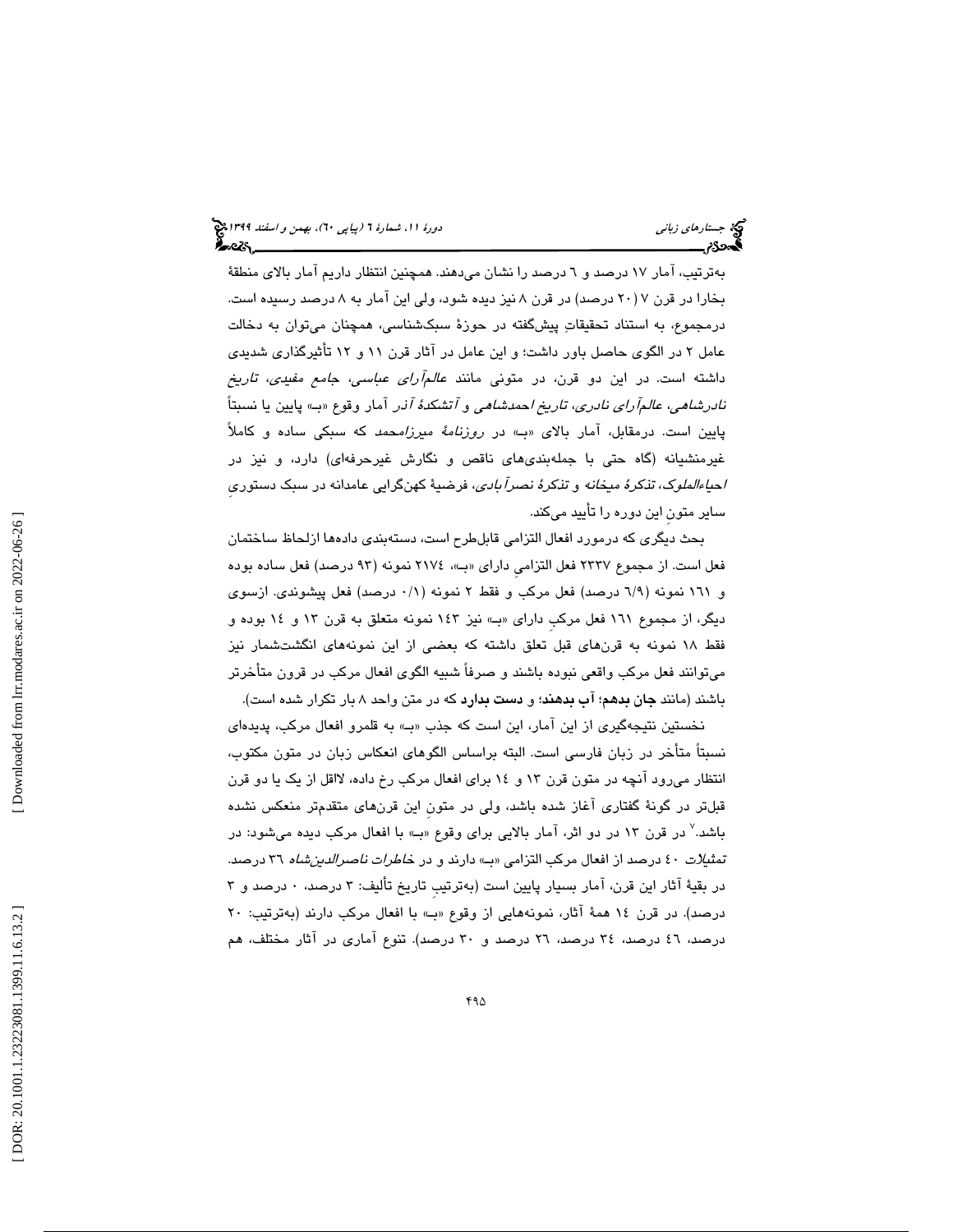| شو <i>اهدی آمادی از نقش های</i> چ <mark>خ</mark> | <b>کیج</b> روح∕الله مفی <i>دی</i><br>کا |
|--------------------------------------------------|-----------------------------------------|
| أحصركم                                           | ಸಿಂಪ                                    |

 ميتواند نشاندهندة گونة زباني نويسنده باشد، هم انتخاب عامدانة نويسنده در سبك نگارشش. دومين نتيجهاي كه از آمار فوق حاصل ميشود، اين است كه از لحاظ جذب » بـ« (يعني تعميم يافتنِ اين عنصر تصريفي) افعال مركب كاملاً جلوتر از افعال پيشوند ياند و افعال پيشوندي عملاً اين نشانه را نپذيرفتهاند. از دو نمونه فعل پيشوندياي كه » بـ« گرفتهاند، يكي را میتوان بهعنوان زنجیرهٔ «قید+فعل ساده» نیز تحلیل کرد (**بازبنهی** در قرن ۸) و فقط یک فعل پیشوندی قطعی در *اجارهنشینها* (دههٔ ۱۳٦۰) مشاهده شد: **بربخوره**. سومین نتیجهای هم كه از دستهبندي دادهها ازلحاظ ساختمان فعل حاصل ميشود، پيشگام بودن افعال ساده در روند تعميم بـ« » در تمام اين يازده قرن است. نمودار 2 درصد افعال التزامي سادة داراي«ب» را نسبت به كل افعال التزامي ساده در هر يك از آثار قرن ١٣ و ١٤ نمايش ميدهد:



نمودار ٢: افعال التزامي سادة داراي «ب» در قرن ١٣ و ١٤ **Figure 2:** Simple subjunctive verbs with 'be-' in  $13<sup>th</sup>$  and  $14<sup>th</sup>$  c. (%)

مقايسة اين دادهها با آمارهاي نمودار ١ نشان مي٥هد كه اولاً درصد وقوع «بـ» در بين افعال ساده بهمراتب بيشتر از درصد وقوع آن نسبت به كل افعال ساده و مركب و پيشوندي است، زيرا افعال مركب و پيشوندي همچنان سهم قابلملاحظهاي در پايين نگهداشتنِ آمار وقوع «ب» دارند؛ و ثانياً از نيمة قرن ١٣ افعال ساده سهم كنوني خود از نشانة «بـ» را بهدست آورده بودند و صرفنظر از سه دههٔ اخير (كه آمار وقوع «بـ» اندكي بالاتر رفته) تغييري در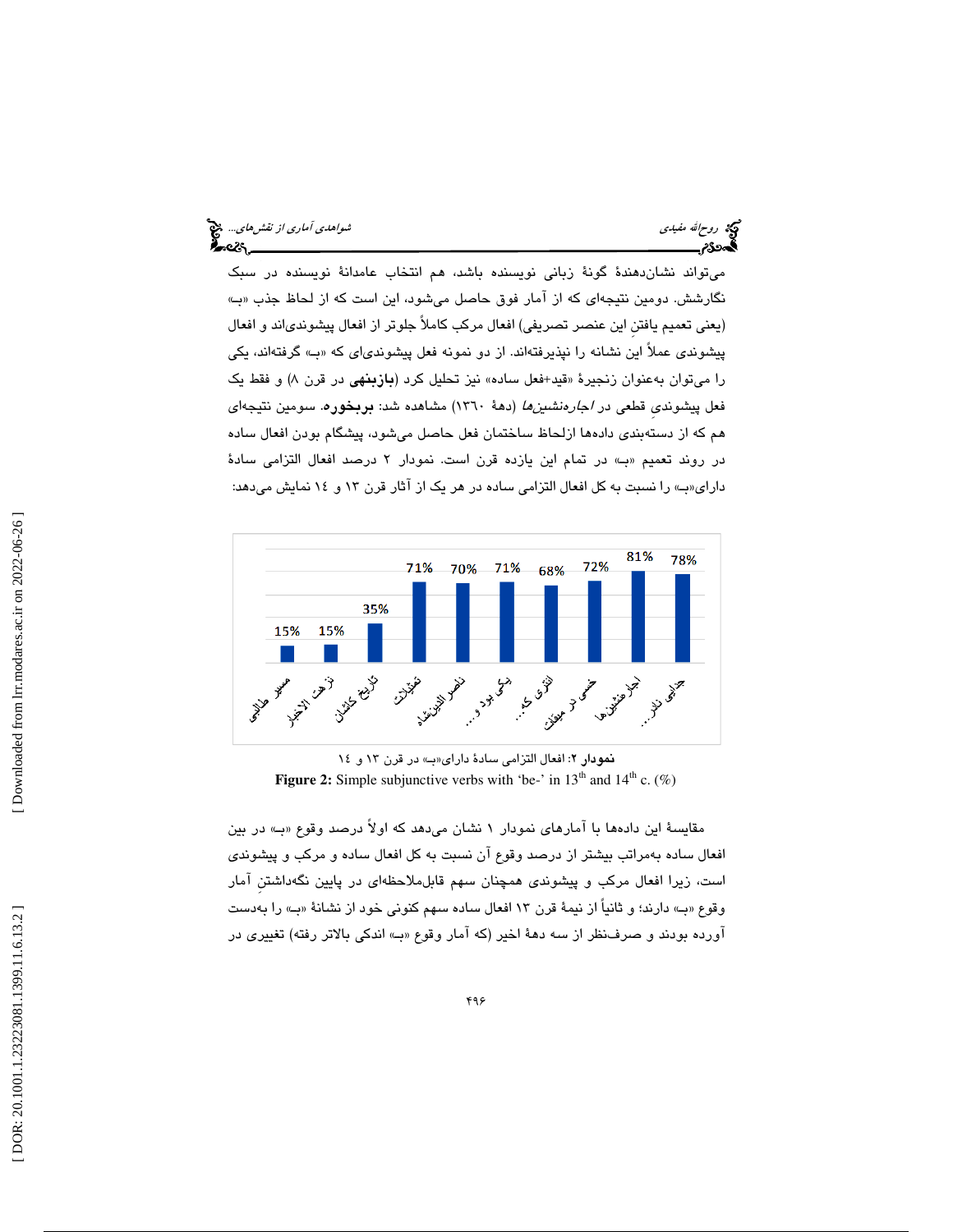آمارها ديده نميشود. با اين حال، قطعاً بايد بهخاطر داشت كه حتي دو فيلمنامة متعلق به سه دهة اخير (اجارهنشينها و جدايي نادر از سيمين) همچنان به گونة نوشتاري تعلق دارند و گردآوري مستقيم دادهها از گونة گفتاري، ممكن است آمارهاي بالاتري را نشان دهد.

در مورد سه اثرِ ابتداي نمودار 2 (مخصوصاً دو اثر اول) نيز بايد گفت الگوي آماري آنها شبيه الگوي قرن 12 است. درواقع، محافظهكاريِ معمول در گونة نوشتاري ــ كه اصولاً همواره اين گونه را عقبتر از سير تحولات جاري در گونة گفتاري نگه ميدارد ــ در اين آثار ديده ميشود. بهبيان واضحتر، شكلگيري آمار بسيار بالايي كه در تمثيلات و خاطرات *ناصرالدين شاه* گزارش شده، قطعاً نميتواند بهطور ناگهاني رخ داده باشد و قاعدتاً نتيجهٔ يک سير تدريجي در دورههاي قبلش است. پس آمارهاي سه اثرِ ابتداي نمودار نميتواند منعكسكنندة گونة زباني نويسندگانشان باشد. آنچه اين نتيجهگيري را تقويت ميكند، اين اطلاع است كه آثار قرن 13 (بهجز اثر اول) همگي متعلق به اواسط قرناند و فاصلة زمانيِ معناداري ندارند؛ و نويسندگانشان متن را به گويش معيار نوشتهاند و تفاوت گويشي ندارند.

آخرين بحث اين بخش نيز تحليل آماريِ افعالي است كه در فارسي امروز هنوز نشانة «ب» نپذیرفتهاند. امار کلی قرن ۱۶ (نمودار ۱) نشان می0هد که ٤٣ درصد از افعال التزامی (٣٧٥ فعل از ٨٦٨ فعل التزامي قرن ١٤) «بـ» ندارند. جدول ٢ تلاشي براي دستهبندي اين افعال بر اساس شاخص فراواني است:

جدول ٢: فراواني افعال التزامي فاقد «ب» در قرن ١٤ **Table 2:** Subjunctive verbs without 'be-' in  $14<sup>th</sup>$  c. (No.)

| افعال     | بودن   | افعال سادة | افعال سادة التزامى | افعال   | افعال |
|-----------|--------|------------|--------------------|---------|-------|
| باقىمانده | (مثبت) | امنف       | حاشيهاي            | پیشوندی | مرکب  |
|           |        |            |                    |         |       |

همچنانكه جدول 2 نشان ميدهد، حجم بالايي از افعال موردبحث ( 62 درصد)، مجموع فعلهاي مركب و پيشوندي است كه بـ« » هنوز موفق به تسخير قلمرو آنها نشده است. دادههاي مباحث پيشين نشان ميدهد لااقل از اواسط قرن ١٣ وقوع «بـ» با افعال مركب، رشد بسيار قابلملاحظهاي داشته است (و البته ممكن است اين پديده سابقة طولاني تري نيز داشته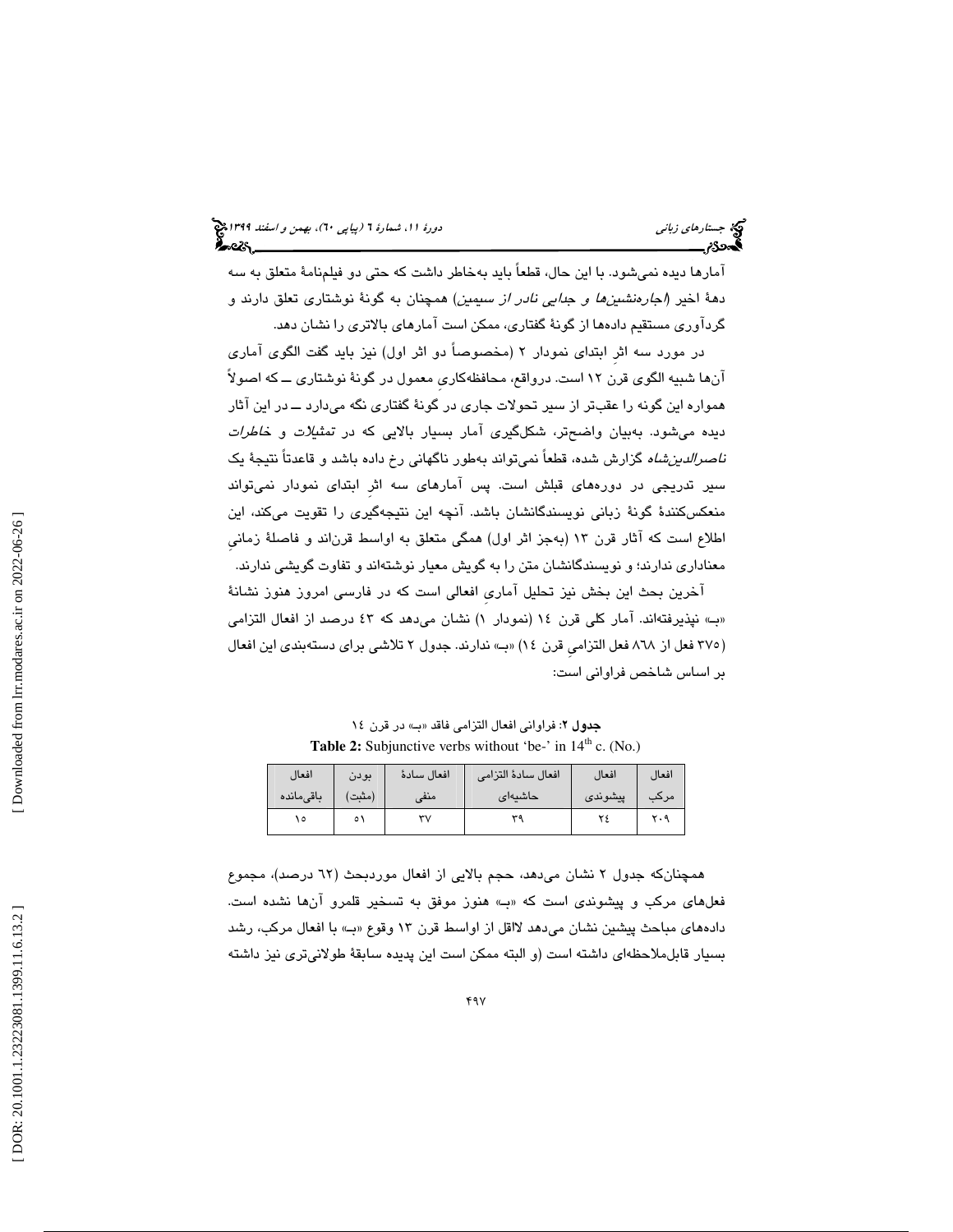# روحاالله مفيدي شواهدي آماري از نقشهاي...

باشد كه در پيكرهٔ حاضر، ردپايي از آن نيست). همچنين ۱۰ درصد از افعال التزامي فاقد «بـ» در قرن 14 التزامي حاشيهاي (ماضي التزامي در تعبير دستورنويسان فارسي) است و 10 درصد از اين افعال نيز فعلهاي منفي (داراي پيشوند نفي) است. صورتهاي التزاميِ داراي معنای «بودن» (شامل **باشم، باشی، باشه، باشد، باشند، باد**) نیز ١٤ درصد از این افعال را تشكيل ميدهند. نهايتاً 15 فعل باقي ميماند كه مروري برآنها جالب است:

توجه مخصوص نمايند، بهوضوح پيوندد، غرق رحمتش فرمايد، پر از فرياد حيعلي- خيرالعمل كنند، چهكار كند، جون به جونش كني، چه كند، حاليِ حضرات حجاج كنند، چيكار كنم (٥ نمونه)، چيكار كني، صاحبش شن.

پنج مورد از افعال فوق، درواقع، افعال مركبي هستند كه جزء غيرفعليِ فعل مركب، يك وابسته گرفته (مخصوص، رحمت، از فرياد حيعليخيرالعمل، حضرات حجاج) يا سازهاي بين اين جزء و جزء فعلي فاصله انداخته است (به جونش). در ساير موارد هم يك سازه كاملاً شبيه جزء غيرفعليِ فعل مركب رفتار كرده و جواز عدم وقوع بـ« » را صادر كرده است. نتيجهاي كه از جدول 2 و دادههاي فوق حاصل ميشود، اين است كه بهجز افعال التزامي حاشيهاي، منفي و مشتقات «بودن»، در فارسـي امروز ساير افعال سادهٔ عادي (كه رفتاري شبيه فعل مركب نداشتهباشند) «ب» ميگيرند.

#### 2ـ4 . وجه امري

وجه امري ــ بنا به تعريف ــ شامل امريهاي مثبت و امر يهاي منفي (افعال نهي) است. با اين حال، در كل پيكرۂ تحقيق حاضر فقط يک نمونه وجود دارد كه «بـ» و «مــ» باهمآيي دارند: «بمباز» در قرن ٦. بنابراین، «بـ» در كل یازده قرن موردبحث همواره در توزیع تكمیلی با عناصر منفي ساز («مــ» و «نــ») بوده است. بر اين اساس، بخش حاضر صرفاً بر امريهاي مثبت تمركز ميكند و روند تغييرات وقوع «ب» را با اين افعال، موردبررسي قرار ميدهد. جدول 3 فراواني افعال امري مثبت و نمودار 3 درصد وقوع » بـ« (نسبت به كل اين افعال) را نشان ميدهد: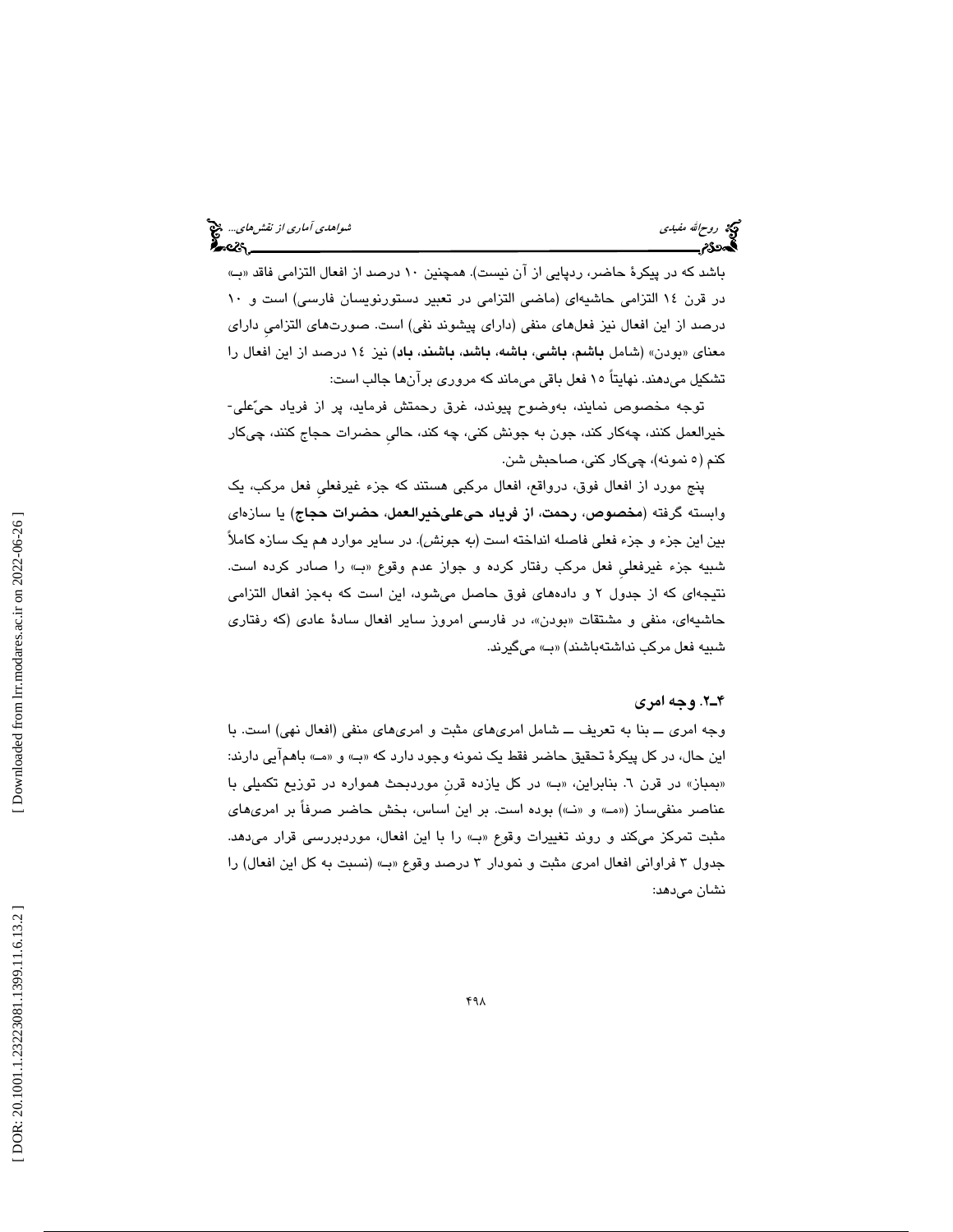(پياپي 60)، بهمن و اسفند 1399 جستارهاي زباني دورة ،11 شمارة 6

،دی;

|                    |     |     |     |         | $\mathbf{r}$ |           |        |     | $\overline{\phantom{a}}$ |     |          |
|--------------------|-----|-----|-----|---------|--------------|-----------|--------|-----|--------------------------|-----|----------|
| قرن                | قرن | قرن | قرن | قرن     | قرن          | قرن       | قرن    | قرن | قرن                      | قرن |          |
| $\frac{1}{2}$      | ۱۳  | ۱۲  | ۱۱  | ٠.      | ٩            | $\lambda$ | $\vee$ |     | $\circ$                  |     |          |
| ۳۰٦                | ۹٤  | ۱۹  | ٩   | ٣       | ٤.           | ۲۹        | ٦٣     | ۸١  | V٦                       | ٨٥  | دارای«ب» |
| ٩٧                 | ٤.  | ۱۹  | ٩   | $\circ$ | ٤٤           | ٦٥        | ٨٨     | ١٤٢ | ١٧٣                      | ۸۰  | فاقد «ب» |
| $\epsilon \cdot r$ | ١٣٤ | ۳٨  | ۱۸  | ٨       | ٨٤           | ٩٤        | ۱٥۱    | ۲۲۳ | ٢٤٩                      | ۱٦٥ | كل افعال |

جدول ٣: فراواني افعال امري مثبت **Table 3:** Imperative positive verbs (No.)



نمودار ۳: درصد افعال امری مثبت دارای«ب Figure 3: Imperative positive verbs with 'be-' (%)

براي تفسير نمودار، پيشنهاد نگارنده ــ كه بهنظر ميرسد معنادارترين الگو براي توضيح آمارِ موجود باشد ــ اين است كه سير افزايشي از قرن 5 تا 14 را درنظر بگيريم و ادعا كنيم که در سه نقطه از نمودار، يعني قرنِهاي ٤، ٨ و ١٠ رفتار اماري غيرعادي داريم. از ديد نگارنده، از طريق بررسي جزئيترِ آثار ميتوان وضعيت را اينچنين توضيح داد:

يكي از آثار قرن 4 فقط دو فعل امر دارد كه چندان قابلاعتنا نيست. از چهار اثر ديگر، سه تا در بخارا تاليف شدهاند و يكي در سيستان. اين چهار اثر، امار بالايي از وقوع «بـ» دارند (٥١ درصد، 48 درصد، 56 درصد و 65 درصد). اين آمارها بهخوديِخود، فرضية بالا بودن وقوع » بـ« در آسياي ميانه و شرق ايران را مطرح ميكنند. ولي با مقايسة اين آمارها با آمارهاي قرن 6و 5 فرضيه تضعيف ميشود: در قرن 5 دو اثر كه در خوارزم و بيهق (سبزوار كنوني) نوشته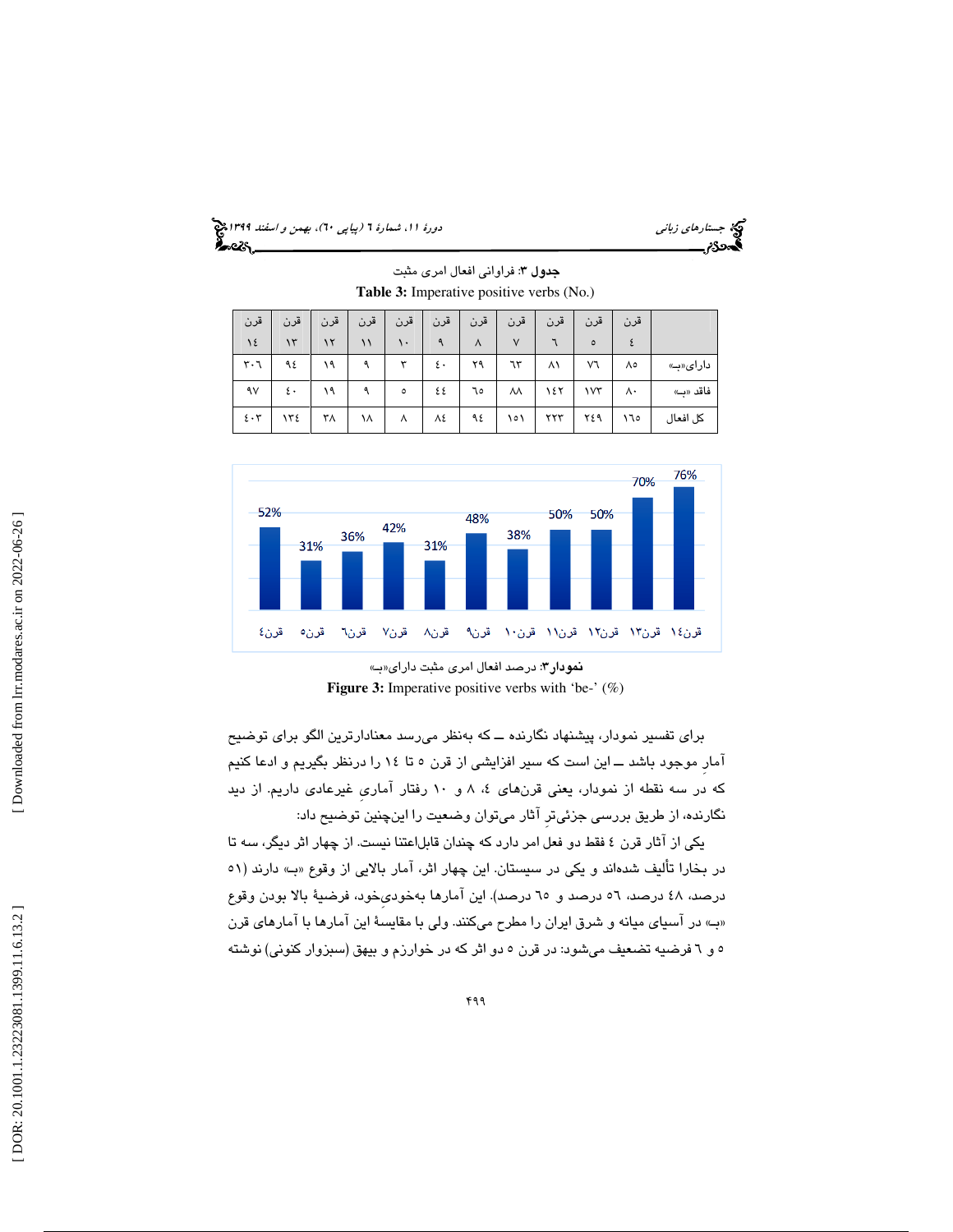شدهاند، آمار پاييني دارند ( 32 درصد و 27 درصد)؛ و در قرن 6 نيز دو اثري كه در هرات (افغانستان) و ميهنه (شمال خراسان يا جنوب تركمنستان) نوشته شدهاند، آمار پاييني دارند ( 37 درصد و 33 درصد). حتي در قرن 7 8و هم دو اثر با آمار پايين داريم كه هردو در بخارا يا شرق ايران تأليف شدهاند ( 38 درصد و 32 درصد). در هرحال، دو راه براي توضيح آمارهاي قرن ٤ وجود دارد: ١) فرضيهٔ غيرواقعي بودن امارهاي اثار قرن ٤ را بپذيريم و عامل تحريف الگوي زباني در نسخهنويسيهاي متأخرتر را دخيل بدانيم (بهويژه آنكه نسخههاي آثار قرن 4 اغلب متأخرند و معمولاً در بهترين حالت، به اواخر قرن 6 و اوايل قرن 7 تعلق دارند)؛ و ) 2 فرضية بالا بودن طبيعي آمار وقوع بـ« » در فارسي آسياي ميانه و سيستان را بپذيريم (خصوصاً آنكه دو اثر ديگر هم در قرن 5 6و داريم كه بهترتيب در توس و سمرقند نوشته شدهاند و آمار بالايي دارند: 56 درصد و 46 درصد). نگارنده راهحل اول را منطقيتر ميداند، زيرا اولاً با اين انتخاب، تصوير كلي و قابلقبولتري از آثار قرن 4 تا به 7 دست ميآيد؛ و ثانياً اگر راهحل دوم را انتخاب كنيم، آمار پايينِ ساير آثار، توجيهنشده باقي ميمانَد، چون منطقي نيست كه ادعا كنيم وقوع طبيعي «ب» ـــ كه حاكي از درجهاي از دستوريشدگي است ـــ در مناطقي بالا رفته و سپس در همان مناطق پايين آمده است.

مسئلة ديگري كه بايد بررسي شود، افت ده درصديِ آمار در هر يك از قرنهاي 8 و 10 است (آمار اين دو قرن حدوداً 10 درصد كمتر از قبل و بعدشان است). در قرن 8 آمار وقوع «ب» در *شمس الحساب* و *سمط العلي* بسيار پايين است (۹ درصد و ۰ درصد) و *اورادالاحباب* نيز نسبت به آثار قرنهاي قبل و بعدش آمار بالايي ندارد (32 درصد). موضوع شمسالحساب رياضي است و فقط 11 فعل امر دارد كه 7 موردش فعل مركب است (ضرب كن كه هفت بار تكرار شده است) و افعال مركب در اين قرن اصولاً فاقد بـ« » بودهاند. درنتيجه، پايين بودن آمار در اين متن، تصادفي است. سمطالعلي هم واجد درجهاي از محافظهكاري و كهنگرايي است؛ و ضمناً اين متن فقط ٤ فعل امر دارد كه همهٔ آنها فاقد «بـ» هستند. در قرن 10 نيز تعداد بسيار پايينِ افعال امري در همة متنها سبب شده آمار وقوع نيز عددی تقریباً تصادفی را نشان دهد. *مهماننامهٔ بخارا* فقط ۲ فعل امر دارد که هر دو فعل مركب و فاقد «بــ» هستند؛ *ارشادالزراعه* هيچ فعل امري ندارد؛ ك*ارنامه* فقط ۱ فعل امر دارد كه داراي «ب) است؛ جو*اهرالاخبار* فقط يك فعل امر دارد كه فاقد «ب) است؛ و تح*فهٔ سامي* فقط ٤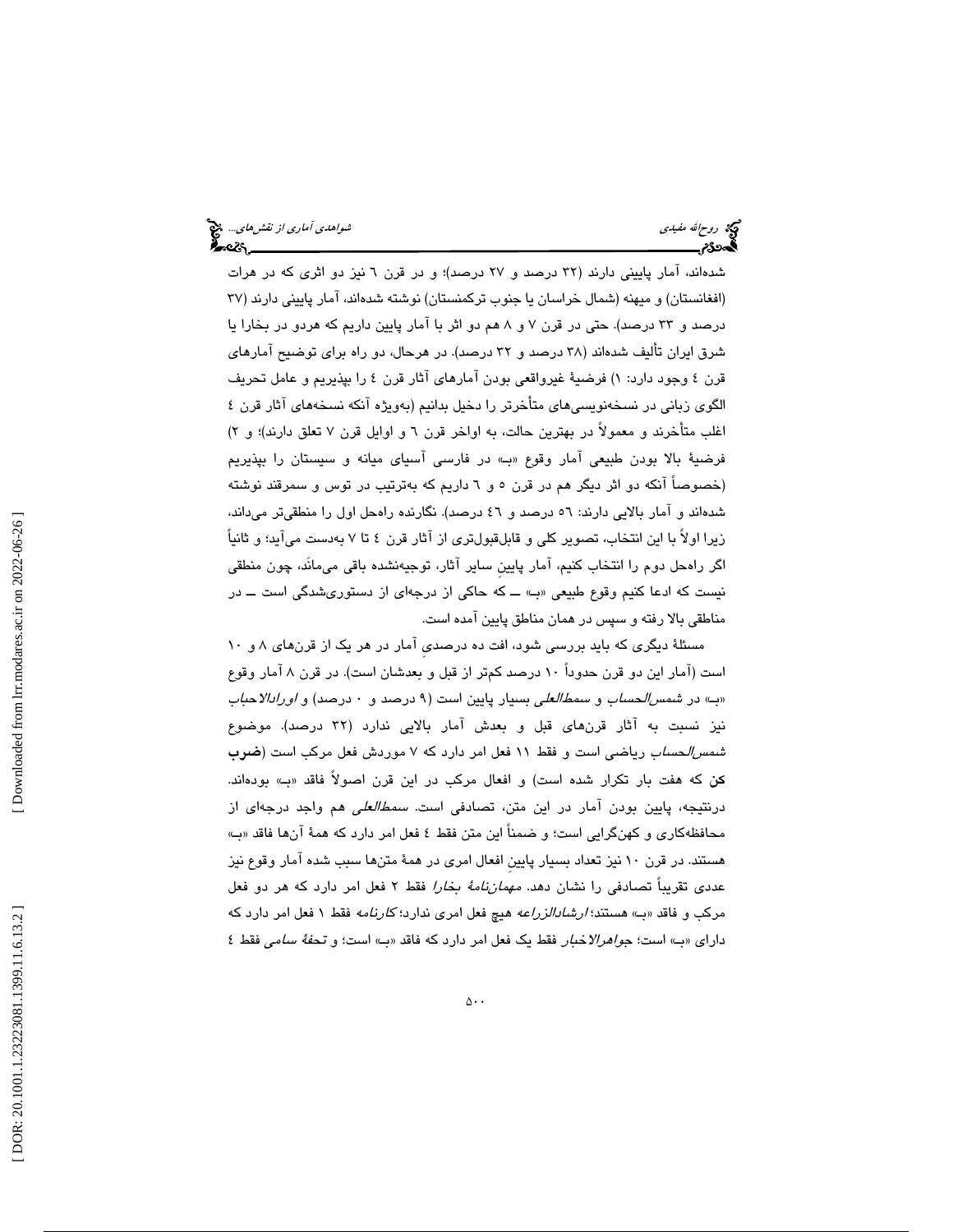فعل امر دارد كه ٢ مورد داراي «ب) و ٢ مورد فاقد آن هستند.

آخرين نكته در تفسير نمودار ٣ هم اين است كه افزايش ناگهاني آمار قرن ١٢ به ١٣ (٥٠ درصد به 70 درصد) مشكوك است و دقيقاً ميتواند نشانة غيرواقعي بودنِ آمار قرن 12 باشد: آ ثار اين قرن، الگوي واقعي زبان نويسنده را منعكس نكرده و محافظهكارانه الگوهاي قديمترِ زبان را ثبت كردهاند.

ازلحاظ ساختمان فعل نيز الگوهاي فعل التزامي درمورد فعل امري هم كموبيش برقرار است. تا قبل از قرن ۱۳ تقريباً تمامي افعال امري مثبتِ داراي «بِ» فعل ساده هستند. هيچ فعل امري پيشوندي داراي «بـ» در پيكرهٔ حاضر وجود ندارد و از قرن ٤ تا ١٢ فقط ٥ فعل مركب ديده ميشود: **ويران بكن** (قرن ٤)، **دست بدار** (دو نمونه قرن ٥ در متن واحد؛ و يك نمونه قرن ۱۱)، **گردن بزن** (قرن ٦). در بين اين نمونهها هم لااقل «دست بدار» ميتواند زنجيرهٔ «مفعول+فعل ساده» محسوب شود. در قرن ۱۳ و ۱۶ الگوی اماری کاملاً تغییر میکند: در قرن 13 از مجموع 30 فعل مركب امري مثبت، 10 فعل داراي » بـ« است ( 33 درصد)؛ و در قرن 14 از مجموع 98 فعل مركب امري، 24 فعل داراي » بـ« است ( 24 درصد). جدول 4 فراواني افعال مركب را در آثار اين دو قرن نشان ميدهد. افزايش آمار «بـ» در دو اثر آخر (بهترتيب متعلق به دهة 1360 و دهة 1380) كاملاً معنادار است.

| جدایی نادر | اجارهنشين ها | ۰،<br>$\tilde{z}$<br>$\boldsymbol{Q}$<br>ىي<br>ۋات | انٽری<br>Ą | J.<br>ېد ده.<br>د | يد<br>الدين شاه | $^{\ast}$<br>شلات | تاريخ<br>كاشان | $\ddot{a}$<br>٠J<br>الاخبار | ಕೈ |          |
|------------|--------------|----------------------------------------------------|------------|-------------------|-----------------|-------------------|----------------|-----------------------------|----|----------|
| ١٤         | ٨            |                                                    |            |                   |                 | ١.                |                |                             |    | دارای«ب» |
| ۲۱         | ٣٣           |                                                    | ۱۳         |                   |                 | ۱۹                |                |                             |    | فاقد «ب» |

جدول ۴: فراواني افعال مركب امري در آثار قرن ١٣ و ١٤ **Table 4:** Imperative complex verbs in the texts of  $13<sup>th</sup>$  and  $14<sup>th</sup>$  c. (No.)

ازسوي ديگر، آمارهاي تحقيق حاضر نشان ميدهد كه در قرن معاصر، 98 درصد از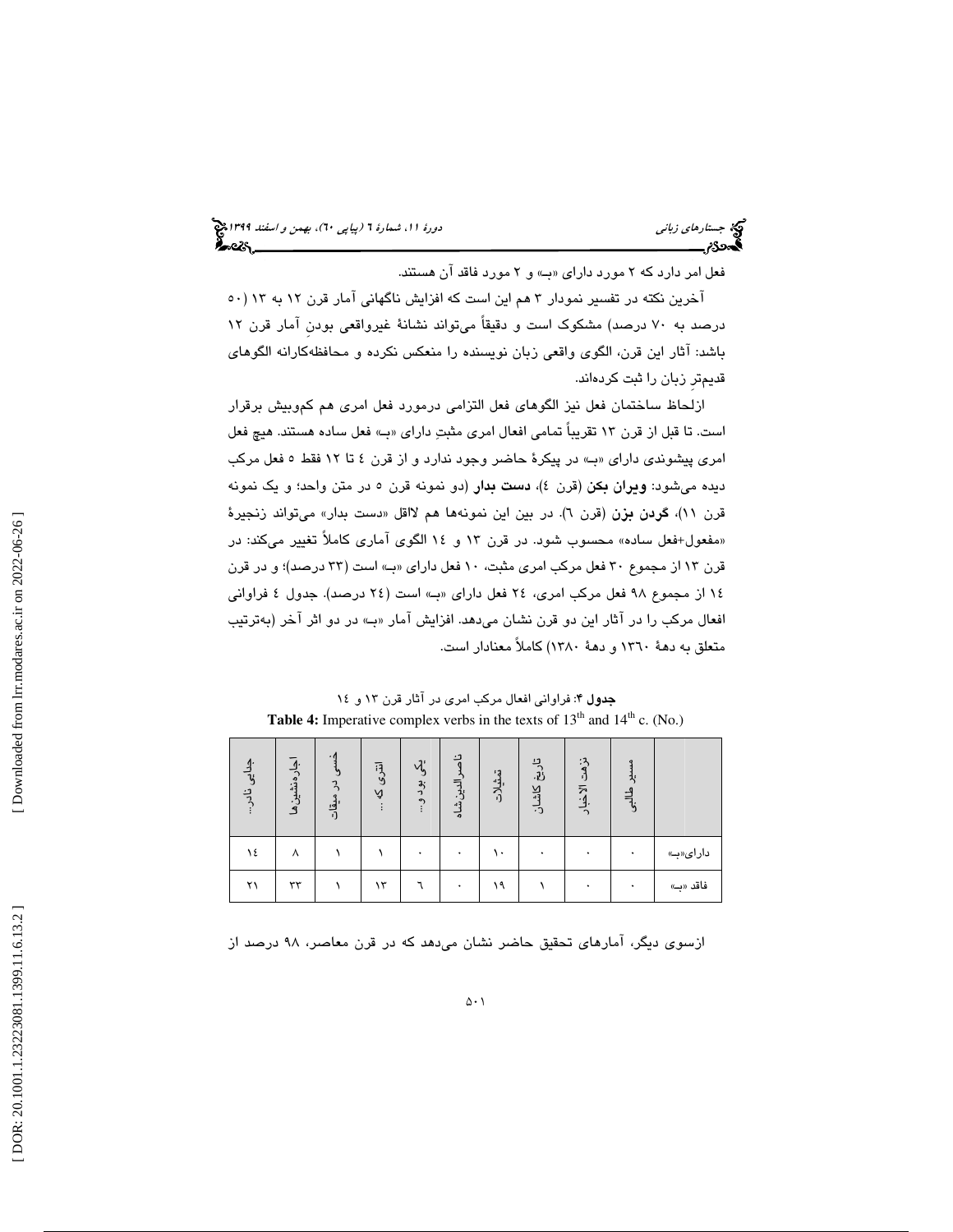# روحالله مفيدي شواهدي آماري *از نقش هاي...*. وفق<sup>ع</sup> آماري *از نقش هاي...*. وفق<mark>ع آماري از نقش هاي... وفق</mark><br>**آگست 26م السيد بين الله الله الله عليه الله عليه الله عليه الله عليه الله عليه الله عليه الله عليه الله عليه ا**

افعال سادة فارسي در وجه امري مثبت «ب) مي گيرند. در اين قرن، از مجموع ٢٨٩ فعل سادة امری، ۲۸۲ مورد «ب» گرفتهاند و فقط ۷ مورد نگرفتهاند: **باش** (٥ نمونه)، **داشته باش، به اسم خودت كن**. مشتقات «بودن» تصريف ناقص دارند، «داشتن» بهصورت امرى حاشيهاى (با فعل كمكي) بهكار مىرود و «كردن» در اين نمونه شبيه الگوى افعال مركب رفتار كرده است.

## 3ـ4 . آيندهنما

در كل پيكرة تحقيق حاضر، 3760 مورد وقوع » بـ« با فعل زمان حال وجود دارد. از اين تعداد، 2337 مورد فعل التزامي، 806 مورد فعل امري، و 548 مورد افعال داراي خوانشِ ارجاع به آينده است. نهايتاً 69 فعل باقي ميماند كه هيچيك از سه خوانش التزامي، امري و آينده را ندارند.

جدول ۵: فراواني افعال زمان آينده **Table 5:** Future verbs (No.)

| مجموع | قرن  | قرن   | قرن     | قرن                      | قرن | قرن | قرن       | قرن               | قرن | قرن                | قرن |       |
|-------|------|-------|---------|--------------------------|-----|-----|-----------|-------------------|-----|--------------------|-----|-------|
|       | 12   | ۱۳    | ۱۲      | ۱۱                       | ۱۰  |     | Λ         | $\vee$            |     | ٥                  | ٤   |       |
| ٥٤Λ   | ۰    | ٤     | $\circ$ | ٣                        | ١٤  | ٢٦  | $\cdot$ ٤ | ٣٠                | ٧٩  | ١٤٠                | ۱٤٣ | دارای |
|       |      |       |         |                          |     |     |           |                   |     |                    |     | ((پ)  |
| ۲۲۲٥  | 0٦ م | ، ۱۵٤ | 17.     | $\lambda \uparrow \circ$ | ۲۷۱ | ٢٢٦ | ٦١٤       | $\mathbf{r}\cdot$ | ۲۹٤ | $\circ \cdot \vee$ | ۳۹۸ | کل    |
|       |      |       |         |                          |     |     |           |                   |     |                    |     | افعال |



نمودار ۴: درصد افعال آيندهٔ داراي«ب» **Figure 4:** Future verbs with 'be-' (%)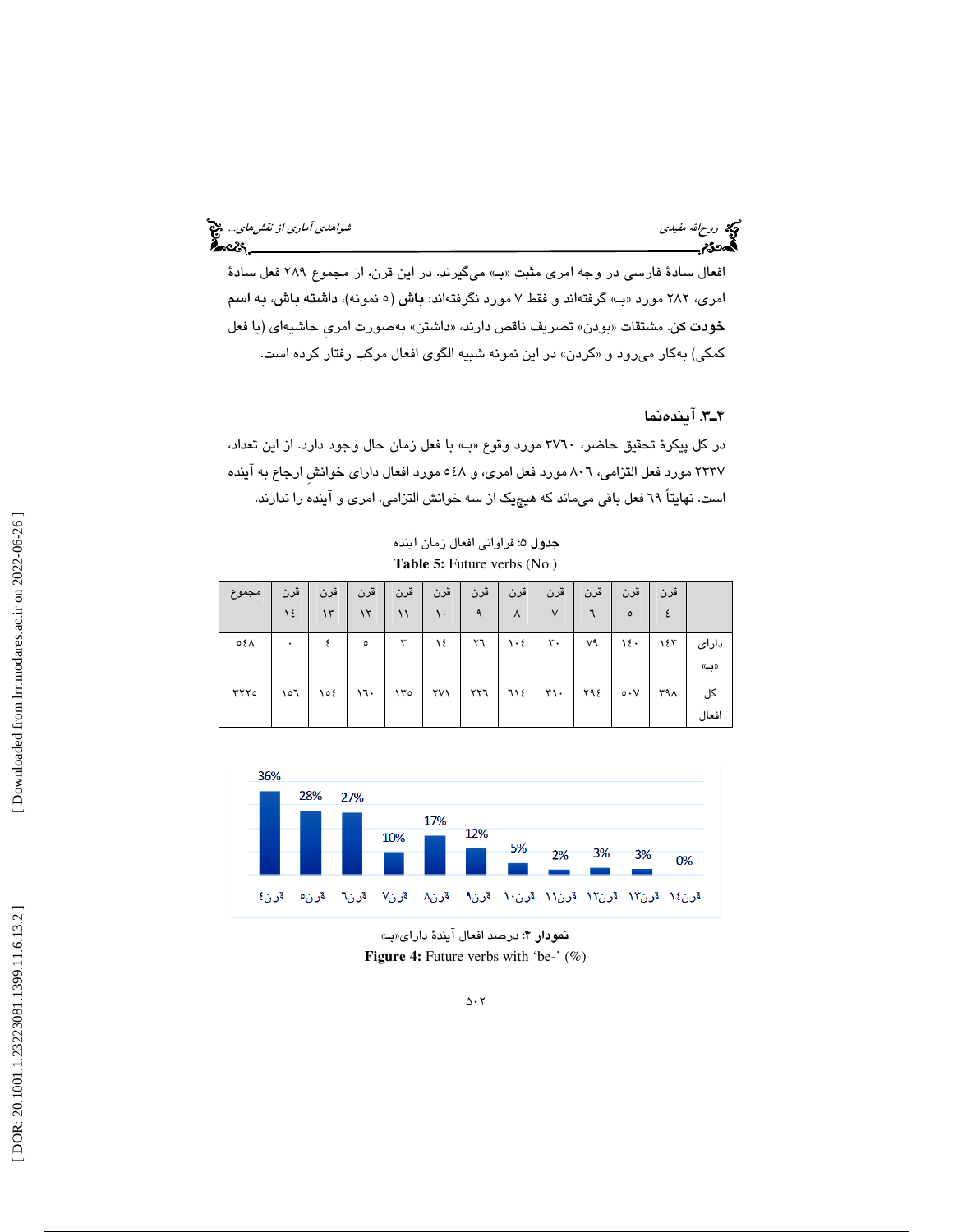كليت نمودار ٤ كاهش تدريجي وقوع نقش آيندهنماي «بـ» را از قرن ٤ تا ١٠ نشان ميدهد. آمارهاي قرن 11 تا 13 ازلحاظ فراواني و درصد، آنقدر كم است كه چندان قابلاعتنا نيست: نمونههاي معدود بـ« » در اين آثار ميتواند بازماندة يك الگوي زباني در بعضي مناطق/ گويشها يا كهنگرايي دستوري در چند اثر باشد (مشخصاً 3 نمونه در تذكرة ميخانه در قرن 5؛ 11 نمونه در تاريخ احمدشاهي در قرن 1؛ 12 نمونه در مسير طالبي در قرن 13؛ و 3 نمونه در تاريخ كاشان در قرن 13). ازسوي ديگر، در قرنهاي 8 تا 10 نيز فقط يك اثر در هر قرن وجود دارد كه درصد يا لااقل فراوانيِ قابلملاحظهاي از افعال آينده با » بـ« دارد (بهترتيب، شمسالحساب با 95 نمونه و 22 درصد ؛ تاريخ قم با 19 نمونه و 14 درصد؛ ارشادالزراعه با 13 نمونه و 6 درصد) و در ساير آثارِ اين سه قرن، فراواني كمتر از 5 نمونه در هر اثر ديده ميشود (در قرن ۸ يک اثر و در قرن ۱۰ سه اثر اصلاً نمونهاي از «ب» با افعال آينده ندارند).

درمجموع، نتيجه ميگيريم از قرن ۸ بهبعد، نقش ايندهنمايي براي «بـ» چندان زايا و فعال نبوده و صرفاً در چند اثر مشخص، فعاليت اين الگو بهصورت طبيعي يا مصنوعي (كهنگرايي عامدانه) ديده ميشود. درمقابل، از قرن 4 تا 7 و مخصوصاً 4 6تا در اغلب آثار، الگوي مورد بحث حضور فعال دارد (و تمام آثار، نمونههايي دارند). در اين چهار قرن، بيشترين آمار متعلق به *حدودالعالم* در قرن ٤ (٧٣ نمونه و ٩٦ درصد) است و كمترين آمار ك*شفالاسرار* در قرن 2( 6 نمونه و 3 درصد). ازلحاظ ساختمان فعل نيز 99 درصد از افعال آيندة داراي » بـ« فعل سادهاند. در قرنهاي 5و 4 هر كدام يك نمونه و در قرن 6 سه نمونه (در متن واحد) فعل مركبِ داراي «بــ» ديده ميشود كه لااقل نمونهٔ قرن ٥ (**دست بدار**) احتمالاً فعل مركب نيست. در قرن ٤ يک نمونه هم فعل پيشون*دي* داراي «بـ» هست: «اندربکشد» در ح*دودالعالم*.

در پايان به تحليل ٦٩ فعل داراي «ب» ميپردازيم كه هيچيک از خوانشهاي التزامي، امري و اينده را ندارند. دو صورت عمده از اين تعداد، «ببايد» (با فراواني ٤٦ مورد؛ شامل ٤٣ نمونه قرن ٤ تا ٧، و ٣ نمونه قرنهاي٨، ١٠ و ١٣) و «بميبايد» (با فراواني ٢ مورد در قرنهاي ٥ و ۷) است. بەنظر مىرسد گونهٔ رويداد ايستا در فعل «بايستن» باعث شده مشتقات اين فعل، نوعی خوانش عام<sup>^</sup> بگیرند: «یک وضعیت عمومی که در بازهٔ زمانی موردنظر همواره برقرار است». ۲۰ فعل نيز در پيكره وجود دارد كه ظاهراً خوانش عادتى<sup>٬</sup> دارند و تكرار يک رويداد در زمان حال را بيان مىكنند. اين همان نقشى است كه بعدها «مى» در زبان فارسى بهعهده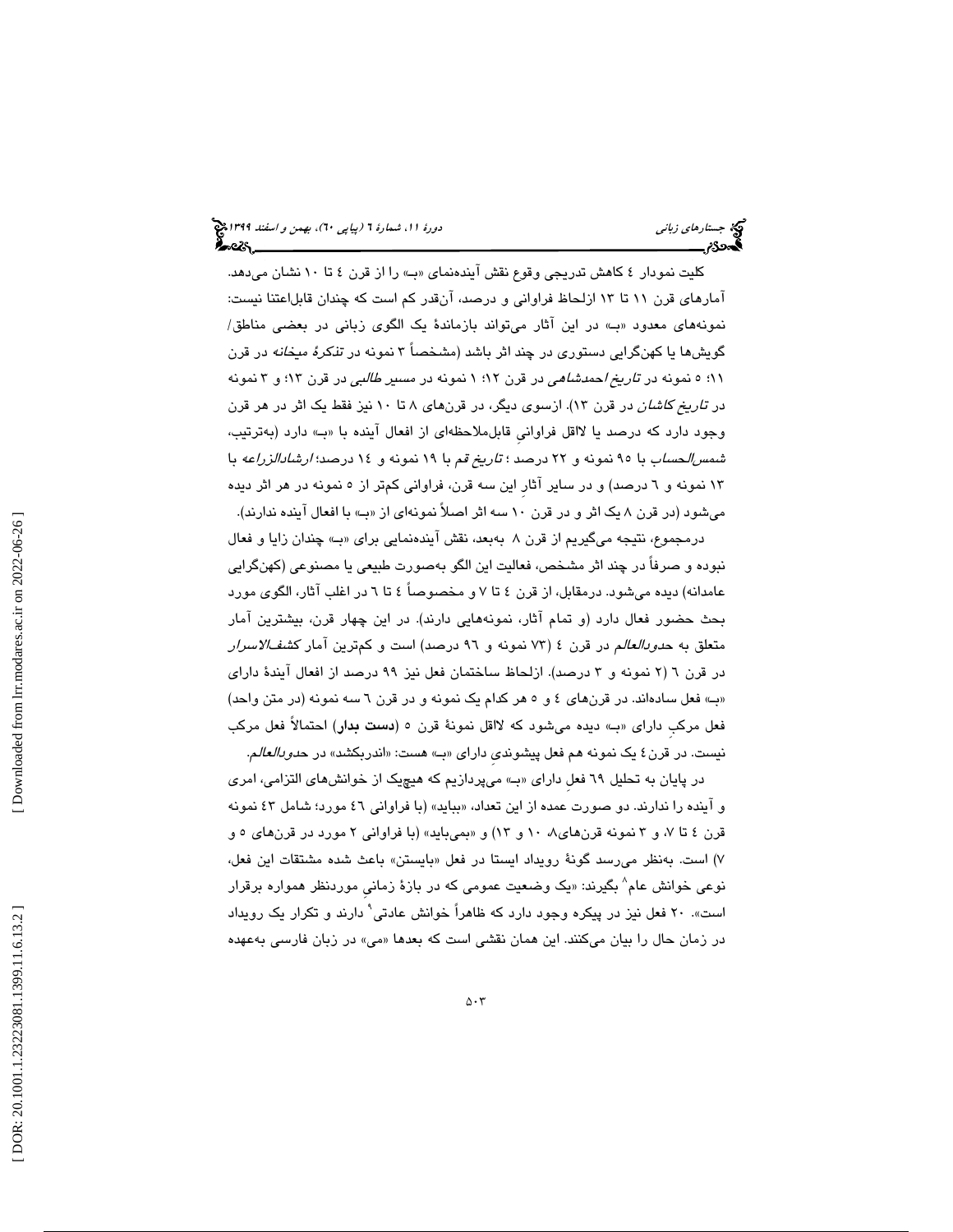ري بروحالله مفيدي شواهدي آماري از نقش هاي... المي توسط الله من الله من الله من الله من الله من الله من الله من<br>الله هناكم الله من الله من الله من الله من الله من الله من الله من الله من الله من الله من الله من الله من الل

گرفت. نكتة جالب، اين است كه 17 نمونه از دستة مذكور در متن واحد آمده است (*حدودالعالم*). «بميگرداني» (قرن ٦) نيز خوانش مستمر<sup>٠٠</sup> دارد.

## . تفسير كلگرايانة آمارها 5

نخستين بحث كلي در اين بخش، اين است كه در پيكرة حاضر، هيچ شاهدي نداريم كه » بـ« به فعل متصل نباشد و سازة كاملي بين » بـ« و فعل فاصله انداخته باشد. صرفاً شواهد اندكي داريم كه يك عنصر تصريفي ديگر (نـ ، مـ ، مي) بين » بـ« و ريشة فعل آمده است. از مجموع 3760 مورد وقوع بـ« » با فعل زمان حال جمعاً در 25 نمونه چنين آرايشي رخ داده است؛ شامل 20 نمونه عنصر نـ« » ( 15 نمونه با فعل آيندهنما در قرنهاي ،6 ،5 4 9و ؛ و 5 نمونه با فعل التزامي در قرنهاي ٥، ٦ و ٩)، ١ نمونه عنصر «مــ» (با فعل امري منفي در قرن ٥)، و ٤ نمونه عنصر «مي» (در قرنهاي ٥، ٦ و ٧). همچنانکه از امارها پيداست، نمونههاي موردبحث عمدتاً متعلق به قرنهاي 4 7تا هستند و فقط 4 نمونه متعلق به قرن 9 (متن واحد).

اين رفتارهاي «بـ» نشان مي دهد كه از همان ابتداي دورهٔ فارسي نو، ما با يک عنصر مقيد مواجهايم كه هيچگاه حضور واژگانی آزاد (مثلاً در نقش قيدی) ندارد. بنابراين، روند دستوريشدگي » بـ« از قبل از قرن 4 آغاز شده بوده و تحقيق حاضر طبعاً طيفي از نقشهاي دستوري «ب» را مدنظر قرار داده است. از سوي ديگر، «بـ» در بيش از ۹۹ درصد از موارد، در توزيع تكميلي با ساير عناصر تصريفي است. توجيه تقابل نقشي ان با «مي» و توزيع تكميليشان دشوار نيست: در زمان حال، » بـ« به رمزگذاري رويدادهاي غيرقطعي كه هنوز تحققنيافتهاند (التزامي، امري واينده)، اختصاص دارد و «مي» از «چندين بار وقوع قطعي رویداد» (خوانش عادتی) یا «درحال وقوعبودن آن» (خوانش مستمر) خبر میدهد. درمقابل، توجيه توزيع تكميلي » بـ« » نـ«و كار سادهاي نيست. دستكم سه تحليل در پيشينة تحقيقات وجود دارد:

 تحليل ساختاري كه در مشاهدات و توصيفاتي چون خانلري (1365) ريشه دارد و ( 1 معتقد است فعل فقط يك جايگاه در اختيار عناصري كه به آن منضم ميشوند (پيشوندهاي اشتقاقي و تصريفي، و جزء غيرفعلي فعل مركب) قرار ميدهد و دو عنصر نميتوانند همزمان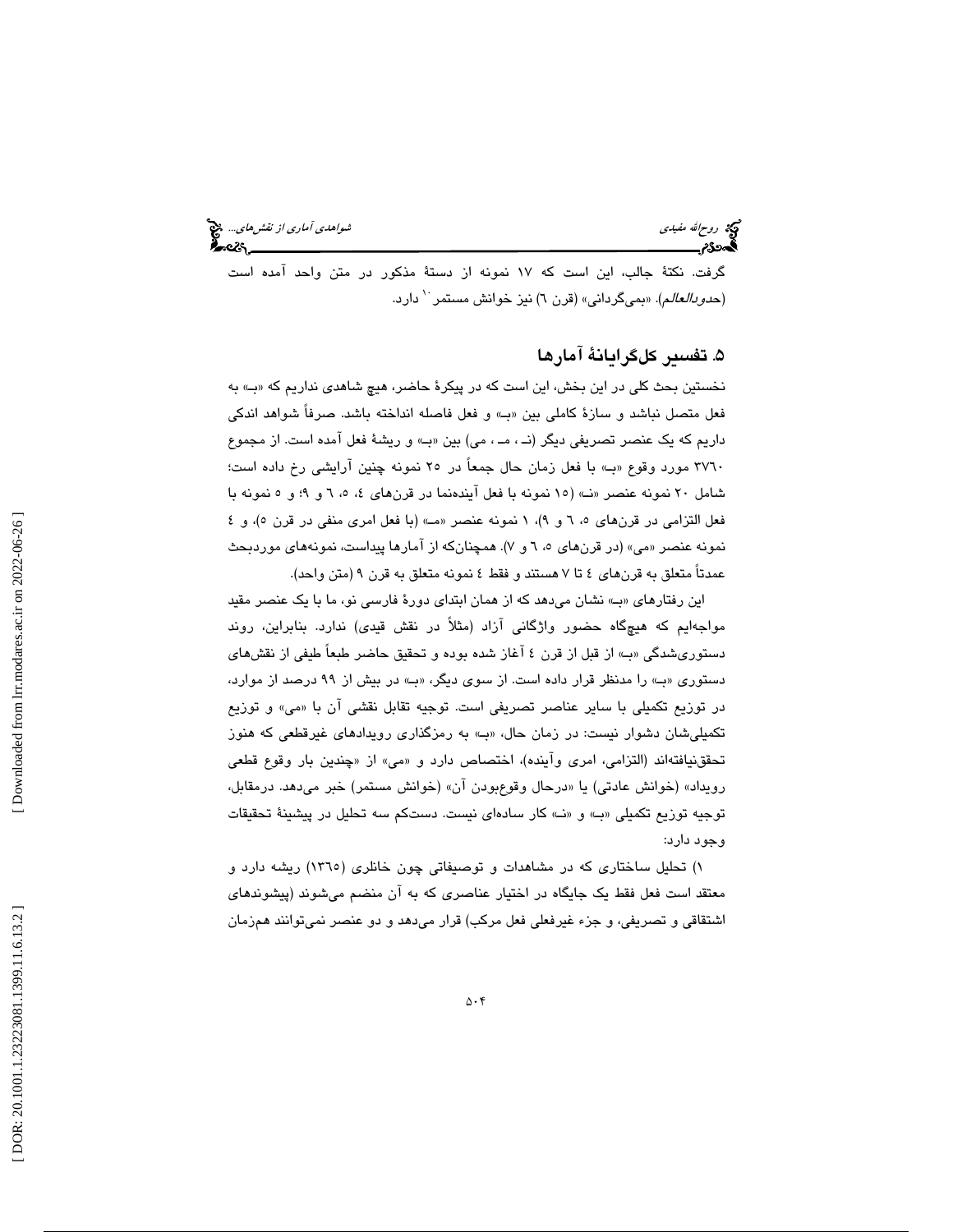اين جايگاه واحد را اشغال كنند (نك: اشارة كوتاه مرادي، :1391 107 به وجود اين ديدگاه؛ و توضيح مفيدي، ١٣٩٥: ٣٧-٣٨). ٢) قائلشدن به نقش تأكيدي براي «بـ» در ساختهاي التزامي و امری و اینکه «جزء نفی فارسی بهاحتمال زیاد، معنای تاکید را نیز در خود دارد و با کاربرد آن، نيازي به استفاده از » بـ« تأكيدي نيست» (نغزگوي كهن، :1392 46 3). ) بيان علتي نحوي برای عدم باهمایی نقشنمای نفی و التزامی در فارسی: «در ساخت سلسلهمراتبی این زبان، در بندهاي غيراخباري، يك گروه قطبي وجود دارد... چنانچه هستة اين گروه، داراي مشخصة مي» با مشخصة [+ناتمام] - [ ناتمام] باشد، فعل بهصورت التزامي است و نفي يا پيشوند « نميتوانند برروي فعل ظاهر شوند. اما اگر مشخصة اين هسته [+نفي] باشد، ديگر التزامي روي فعل مشخص نميشود» (تحليل 2008 ,Darzi، بهنقل از مرادي، :1391 101 ).

درمورد تحليل ١ به دو نكته ميتوان توجه كرد: اولاً محدوديت باهمآيي «ب» و «نـ»، درمورد «همي/مي» و «نــ» وجود ندارد؛ و ثانيا به استناد امارهاي مقالهٔ حاضر، محدوديت كاربرد «ب» با افعال مركب، در دو قرن اخير كمتر شده است. بر اين اساس، اگر كليت تحليل ١ را بپذيريم، سؤال اول اين است كه چرا «*همي ام*ي» از همان اغاز، چنين محدوديتي نداشته است؟ و سؤال دوم اين است كه اگر » بـ« درحال گسترش قلمرو كاربرد خودش درميان افعال مركب است، آيا اين گسترش قلمرو به افعال پيشوندي و منفي نيز خواهد كشيد؟ پاسخ سؤال اول، خارج از چارچوب تحقيق حاضر است و در پاسخ به سؤال دوم بايد گفت فعلاً هيچ نشانهاي از چنين اتفاقي درمورد پيشوند نفي ديده نميشود، ولي نشانههاي اولية باهمآيي » بـ« و پيشوندهاي اشتقاقي قابلمشاهده است.

درمورد تحلیل ۲، از دید نگارندهٔ حاضر، «بـ» را در فارسی امروز نمیتوان چیزی جز نشانة وجه بهحساب آورد، زيرا در حجم بسيار بالايي از صورتهاي موردنظر، حضور اجباري دارد. ازسوي ديگر، هيچ معياري در دست نيست كه براساس آن بتوان «بـ» را در مقاطعي از تاريخ زبان كه كمتر از درصد خاصي وقوع داشته، نشانة وجه بهحساب نياورد و هنگاميكه درصد وقوع آن از عدد خاصي بالاتر رفته، آن را نشانة وجه دانست. واقعيت رفتاريِ اين عنصر، اين است كه بهتدريج، درصد وقوعش بالا رفته و قلمرو كاربردش گسترش يافته است. درعين حال، در دورههايي كه كاربرد يک نشانهٔ دستوري، اختياري است، ميتوان پذيرفت كه حضور نشانه، تأكيد بيشتري دربردارد تا غياب آن؛ ولي استفاده از نشانه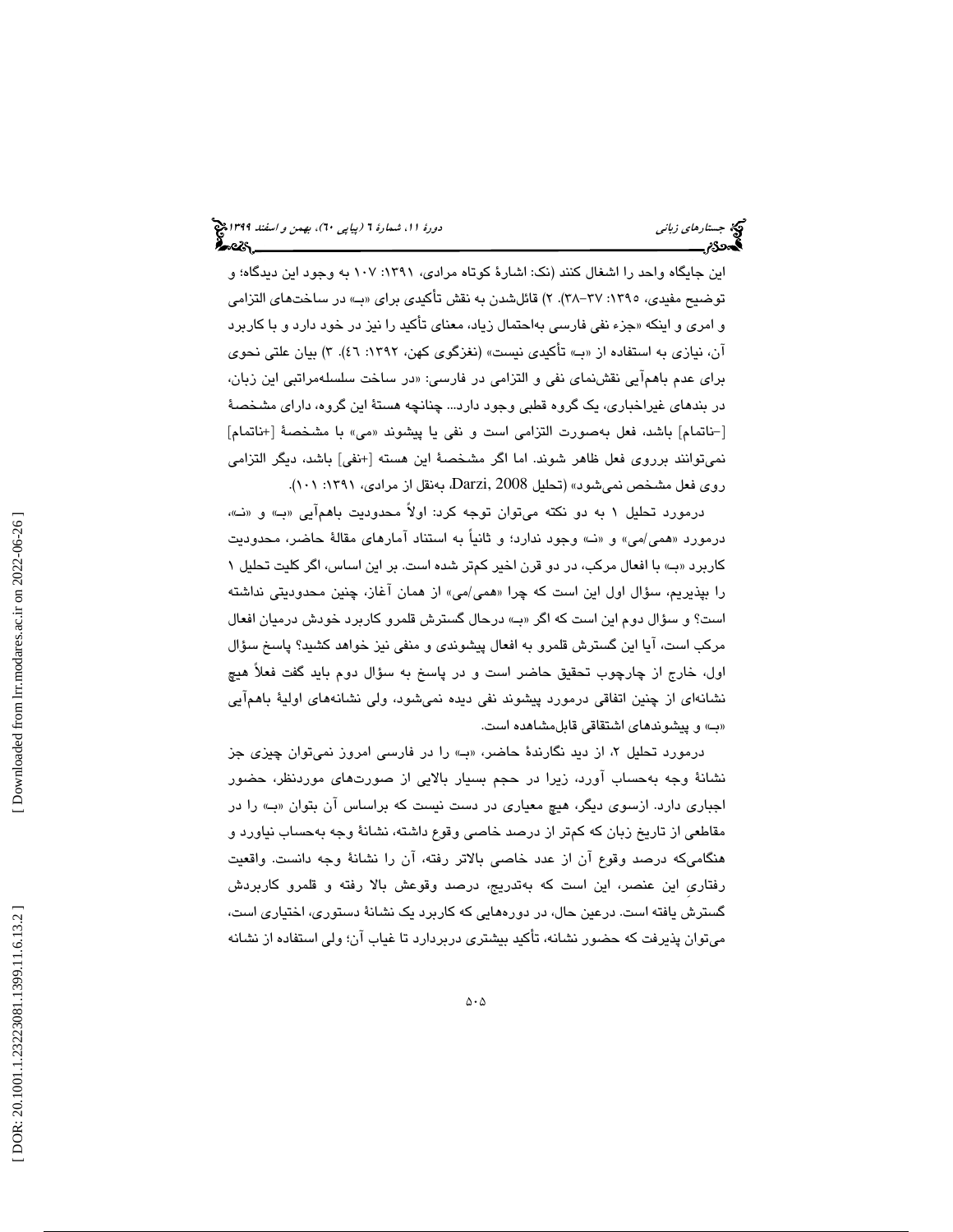كه براي تأكيد صورت ميگيرد نيز متناسب با مقولة دستوريِ موردنظر خواهد بود (مثلاً » بـ« برای التزامی و امری، و «می» برای نمود ناکامل). بهبیان دیگر، از دید نگارنده، حتی در دورههاي اختياري بودن كاربرد يك عنصر دستوري هم آن عنصر همچنان نشانة مقولة دستوريِ موردنظر تلقي ميشود. در مورد تحليل 3 نگارنده نظري ندارد، زيرا از ابزارهاي نظرياي استفاده كرده كه نوعاً با روششناسي تحقيق حاضر، متفاوت است.

دومين نكتهاي كه در نگاه كلگرايانه به نقشهاي » بـ« بايد برجسته شود، اين است كه در هرسه نقش، نمونههاي وقوع «بـ» در قبل از قرن ۱۳ اصولاً افعال سادهاند. همچنين در هر دو نقش التزامي و امري ــ كه كاربردشان تا امروز ادامه يافته ــ در فارسي امروز اولاً تمام افعال سادهٔ عادی (غیرحاشیهای، غیرمنفی، غیر «بودن» و غیرشبیه به افعال مرکب) «بـ» را پذيرفتهاند؛ و ثانياً افعال مركب، شروع به پذيرفتن بـ« » كردهاند. مشاهده شدنِ يك فعل پيشونديِ داراي » بـ« در نقش التزامي در يك متن دهة 1360 نيز كاملاً معنادار است و احتمالاً نشاندهندة آغاز يك تحول باشد: راهيابي بـ« » به قلمرو افعال پيشوندي. دركل، مقايسة آمارهاي دو نقش التزامي و امري در فارسي امروز ميتواند جالب باشد. اگر براي نقش التزامي هم فقط افعال مثبت را درنظر بگيريم (تا مبناي يكساني براي مقايسه با افعال امري داشته باشيم) و ساختهاي حاشيهاي را هم (كه نوعاً «بـ» نميگيرند) براي هر دو وجه كنار بگذاريم، آمارهاي جدول 6 را خواهيم داشت:

جدول ۶: درصد وقوع «ب) با انواع فعل در قرن ١٤ (نسبت به كل نمونههاي همان نوع فعل) Table 6: The occurrence of 'be-' with different kinds of verbs, compared to all verbs of the same kind  $(\%)$ 

| افعال پيشوندي | افعال مركب | افعال ساده |                             |
|---------------|------------|------------|-----------------------------|
|               | ww         |            | التزامي (مثبت و غيرحاشيهاي) |
|               |            | ٩٨         | امري (مثبت و غيرحاشيهاي)    |

 دادههاي جدول 6 نشان ميدهد كه در حوزة افعال ساده، نقش امري » بـ« ميزان بالاتري از دستوري شدگي را نسبت به نقش التزامي «بـ» داراست، ولي در حوزهٔ افعال غيرساده، برعكس، نقش التزامي » بـ« بيشتر دستوري شده است. از سوي ديگر، اگر آمار وقوع » بـ« در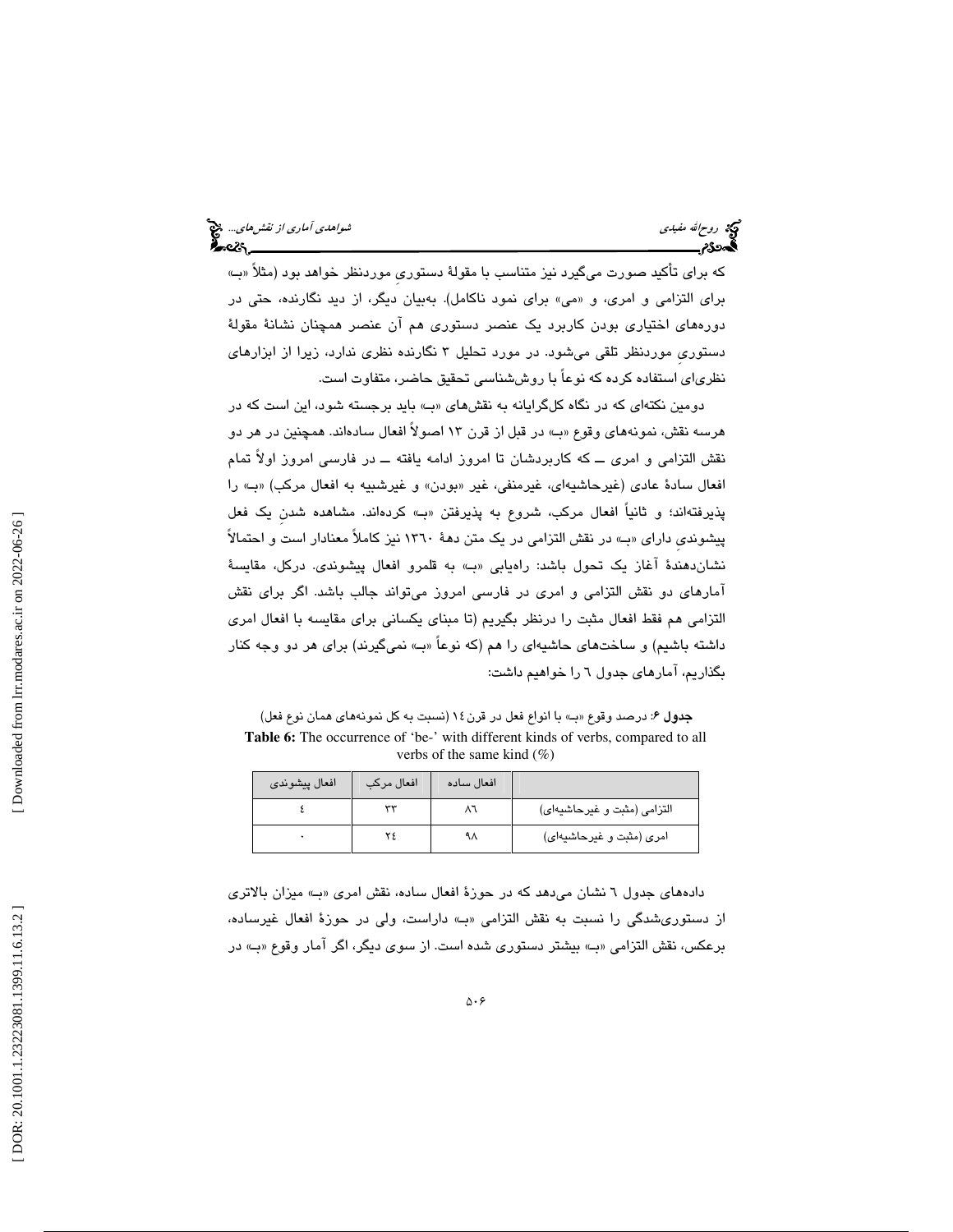(پياپي 60)، بهمن و اسفند 1399 جستارهاي زباني دورة ،11 شمارة 6

نقش التزامي و امري را در افعال ساده در كل يازده قرن بررسي كنيم، باز هم افعال امري كاملاً جلوتر از افعال التزامياند:

جدول ٧: درصد وقوع «ب» با افعال سادة مثبت **Table 7:** The occurrence of 'be-' with simple positive verbs (%)

|               |                                 | قرن   قرن   قرن   قرن   قرن   قرن   قرن   قرن   قرن   قرن   قرن                                                               |              |                                                                      |              |              |                |                     |
|---------------|---------------------------------|-------------------------------------------------------------------------------------------------------------------------------|--------------|----------------------------------------------------------------------|--------------|--------------|----------------|---------------------|
| 12            |                                 | $\left  \cdot \right $ if $\left  \cdot \right $ if $\left  \cdot \right $                                                    |              | $\lambda$                                                            | $\mathsf{v}$ |              | $\circ$        |                     |
| $\wedge\cdot$ | $  \mathcal{N}  $ $\mathcal{V}$ |                                                                                                                               | $\circ \tau$ | $\mathsf{r}\mathsf{r}$ $\mathsf{r}\mathsf{t}$ $\mathsf{r}\mathsf{r}$ |              | $\mathbf{r}$ | $\mathbf{r}$ . | التزامى ٢١          |
|               |                                 | $\mathcal{M}$ $\mathcal{M}$ $\mathcal{M}$ $\mathcal{M}$ $\mathcal{M}$ $\mathcal{M}$ $\mathcal{M}$ $\mathcal{M}$ $\mathcal{M}$ |              |                                                                      |              |              |                | امری   ۷۷   ٤٠   ٥١ |

تعمیمی که از جدول ۷ حاصل میشود، این است که در قلمرو افعال ساده، دستوریشدگی «ب» در نقش امری در فارسی نو همواره کاملاً بیشتر از نقش التزامی بوده است. اين تعميم ميتواند نشانِدهندهٔ تقدم زماني دستوريشدگي «بـ» در نقش امري (نسبت به التزامي) هم باشد، زيرا صرفنظر از آمارِ غيرقابلاتكاي قرن 4 (بهاستناد دلايلِ پيشگفته) در قرن 5 نيز يك فاصلة ده درصدي بين آمار اين دو نقش ديده ميشود و اين فاصله در قرنهاي بعدي بسيار بيشتر ميشود. براي توضيح اين پديدة زيادتر شدن فاصلة آماري، دو فرضيه وجود دارد: الف) سير دستوريشدگي » بـ« در نقش امري واقعاً در اين قرنها شتاب بيشتري گرفته است؛ و ب) حجم محافظهكاري و كهنگرايي دستوري در نقش التزامي همواره بيشتر از نقش امری بوده است. نگارنده فرضيهٔ «ب» را کاملاً ترجیح میدهد، زیرا اولاً نوسانات آمار نقش التزامي بهشدت غيرعادي است و ثانياً فاصلة آماري هجده درصدي در فارسي امروز، تفاوت زيادي با فاصلة ده درصديِ قرن 5 ندارد.

ازسوی دیگر، در ادامهٔ تحلیل جدول ٦، افعال مرکب در دو قرن اخیر کاملاً بیشتر از افعال پیشوندی، پذیرای «بـ» بودهاند. دلیل این رفتار را میتوان ماهیت ساخت<code>واژی</code> این دو طبقه از افعال دانست: استقلال واژگانيِ جزء غيرفعلي (اسم، صفت...،) در افعال مركب، بيشتر از استقلال واژگاني پيشوند اشتقاقي در افعال پيشوندي است. بهبيان ديگر، جزء غيرفعلي ميتواند حضور واژگاني ازاد هم داشته باشد و درنتيجه، با درج «بـ» فاصلهٔ نحويlش از جزء فعلي بيشتر شود؛ ولي پيشوند اشتقاقي ماهيتاً عنصري مقيد است و فاصلهگرفتنش از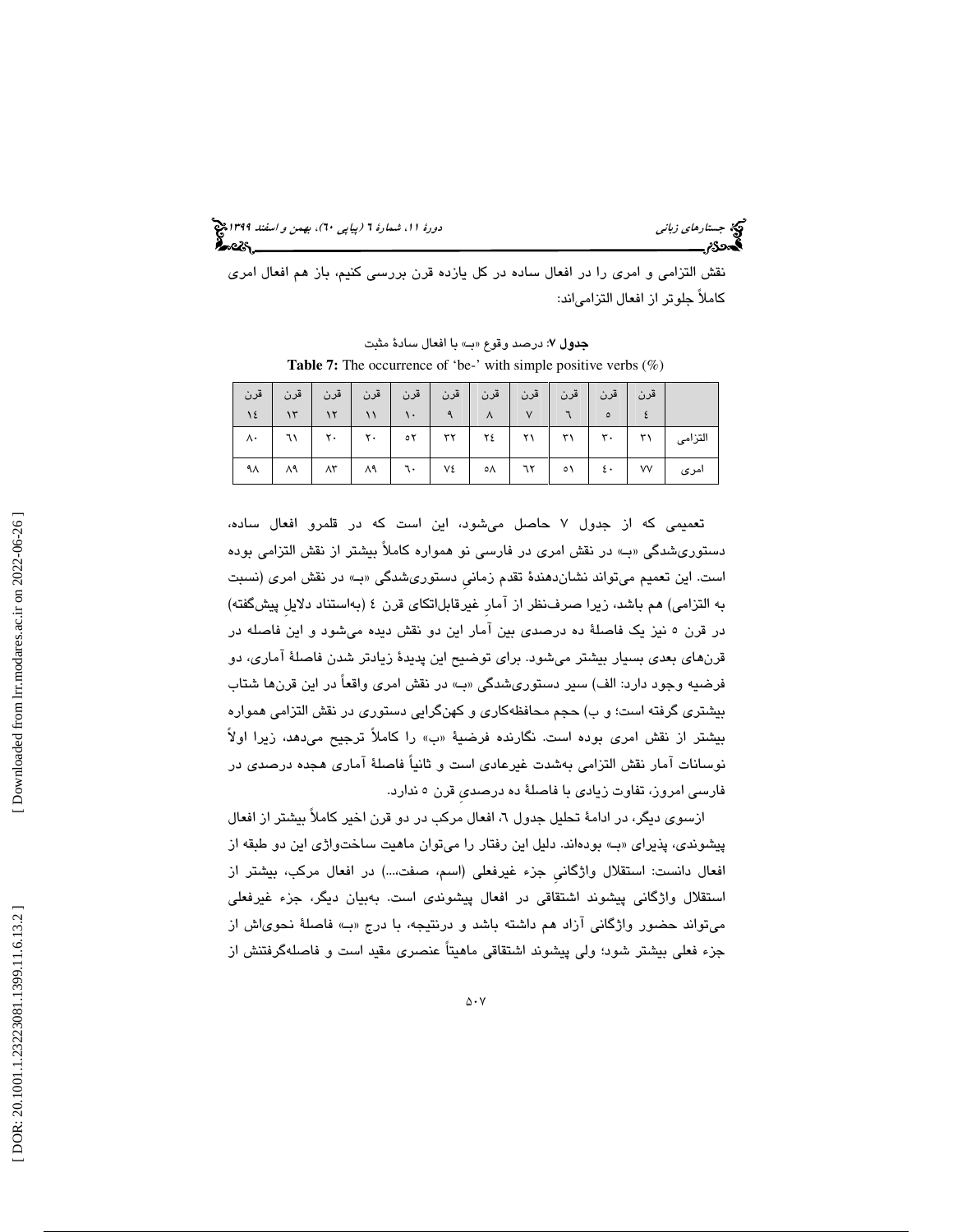ريم الله مفيدي شواهدي... الله مفيدي شواهدي آماري *از نقش هاي...*. الله عن الله من الله من الله من الله عن الله م<br>**آماد 1953م - الله عن الله عن الله عن الله عن الله عن الله عن الله عن الله عن الله عن الله عن الله عن الله ع** 

فعل، دشواری بیشتری دارد (به زبان استعاری، دستور زبان باید «هزینهٔ بیشتری بابت این اتفاق بپردازد»). درعين حال، دومين مسئلهاي كه درخصوص آمار افعال مركب و پيشوندي در جدول ٦ قابل توجه است، اين است كه خلاف افعال ساده ــ كه دستورىشدگي «ب» در نقش امري بيشتر از التزامي است ــ در حوزة افعال غيرساده، نقش التزامي كاملاً جلوتر از امري است. نگارنده توضيحي براي اين پديده ندارد.

نهايتاً آخرين نكته براي تكميل تصوير » بـ« در بين افعال غيرساده اين است كه آمار » بـ« در قرن 14 نسبت به قرن 13 افزايش يافته است؛ هم ازلحاظ فراواني، هم درصد، و هم تنوع آثاري كه نمونههاي آن را دربردارند. درعين حال، محدوديت تحقيق حاضر، اين است كه با استناد به چند اثر مكتوب نميتوان قضاوت كرد كه آيا در دهههاي اخير، وقوع «بـ» با افعال غيرساده در حال افزايش بوده است يا نه؟ مثلاً آمار يكپارچة وقوع » بـ« در نقش التزامي و امري با افعال مركب مثبت در انتري كه لوطياش مرده بود (دهة 1320) 41 درصد و در جدايي نادر از سيمين (دهة 1380) 35 درصد است.

درخصوص نقش آيندهنماي بـ« » و نقشهاي نمودي مشابهي كه در 69 فعل استثناييِ پيشگفته (بخش٤-٣) ديده مي شود، قاعدتاً دو مسئله را بايد مدنظر قرار داد: علت شكلگيري و علت ناپديد شدن اين نقشها. ازآنجايي كه بيشترين حجم نمونههاي موردبحث متعلق به قرنهاي ٤ تا ٦ است، منطقاً شكلگيري اين نقشها به قبل از قرن ٤ بازميگردد. توجيه شكلگيري نقش آيندهنما كار سادهاي است: » بـ« در هر سه نقش التزامي، امري و آيندهنما يك رويداد غيرقطعي و تحققنيافته را رمزگذاري ميكند. درعين حال، نكتة مهم در اين بحث، خلأ ساختواژي براي بيان آينده در دورههاي شكلگيري نقش آيندهنماست. بهبيان دقيقتر، در فارسی میانه و اوایل دورهٔ نو هنوز کارکرد ارجاع به اینده برای «می» بهعنوان نشانهٔ نمود ناكامل شكل نگرفته يا تثبيت نشده بود؛ درنتيجه، بـ« » دركنار نقش التزامي و امري، نقش ایندهنما را نیز بهعهده گرفت. جالب این است که در هرسه قرن ٤، ٥ و٦ امار «بـ» درنقش آيندهنما بيشتر از التزامي است. جدول 8 درصد وقوع » بـ« را در اين قرنها ــ كه قبلاً در نمودارهاي ٦، ٣ و ٤ ارائه شدهبود ــ يكجا نشان مي دهد:

 [\[ DOR: 20.1001.1.23223081.1399.11.6.13](https://dorl.net/dor/20.1001.1.23223081.1399.11.6.13.2).2 ] [\[ Downloaded from lrr.modares.ac.ir on 20](https://lrr.modares.ac.ir/article-14-31419-fa.html)22-06-26 ] Downloaded from lrr.modares.ac.ir on 2022-06-26] DOR: 20.1001.1.23223081.1399.11.6.13.2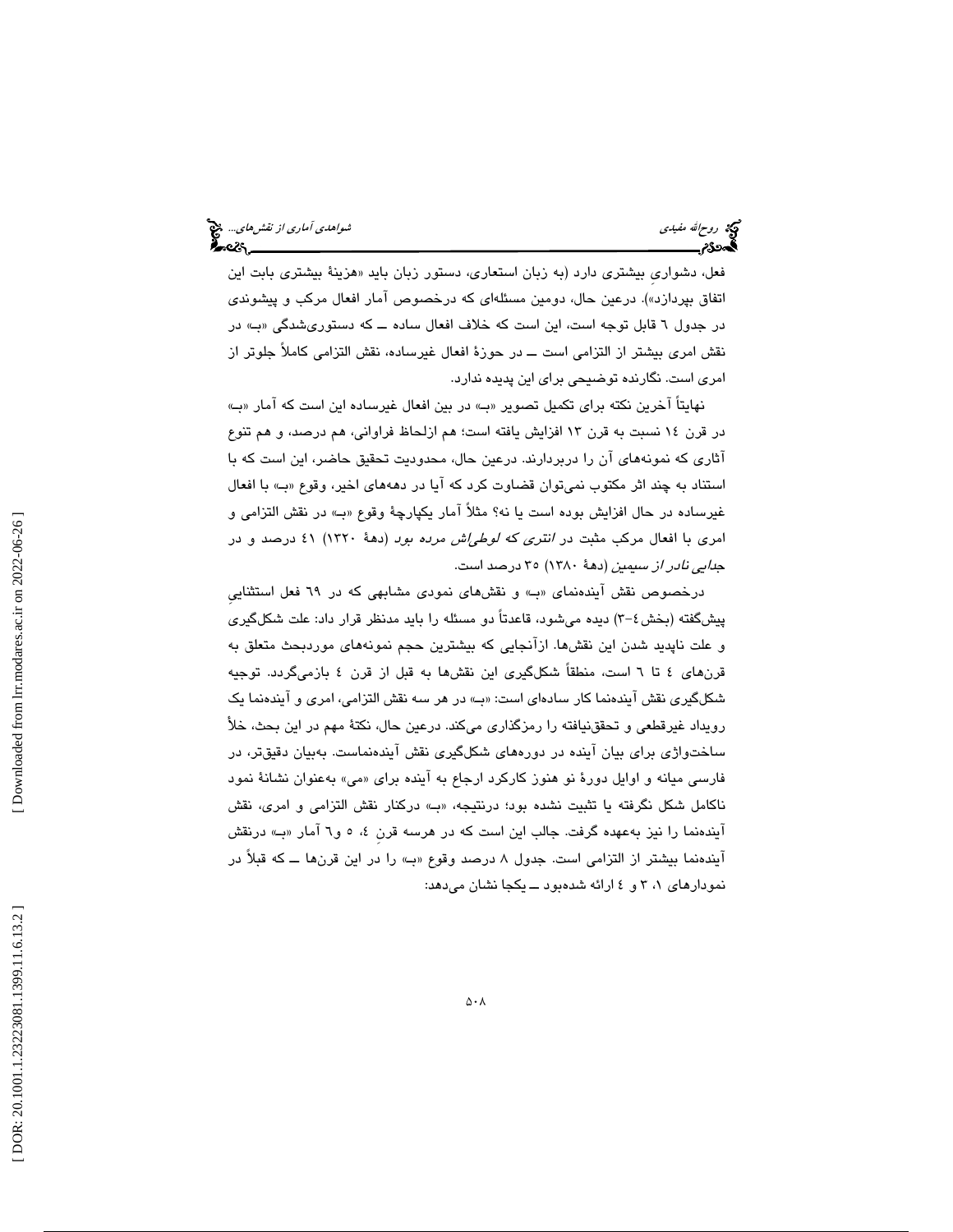(پياپي 60)، بهمن و اسفند 1399 جستارهاي زباني دورة ،11 شمارة 6

جدول ٨: درصد وقوع «ب) در قرنهاي ٤ تا ٦ **Table 8:** The occurrence of 'be-' in  $10^{th}$  to  $12^{th}$  c. (%)

| قرن ٦ | قرن ہ | قرن ٤ |           |
|-------|-------|-------|-----------|
| ٣٦    | ٣١    | ٥٢    | امری مثبت |
| ۲٧    | ۲۸    | ٣٦    | اينده     |
| ۱۸    | ۱۹    | ١٨    | التزامى   |

با این حال، بهاستناد دادههای نمودار ٤، از قرن ۷ امار «بـ» در نقش ایندهنما شروع به كاهش كرد و در قرن 10 اثر چنداني از آن نمانده بود. اين قرنها دقيقاً دورهاي است كه نشانهٔ نمود ناکامل «می» بهتدریج، نیاز دستورزبان به رمزگذاری ساختواژی ارجاع به اینده را مرتفع و » بـ« اين نقش را رها كرده است.

ازسوي ديگر، از 69 فعل استثناييِ موردبحث، 55 نمونه متعلق به قرنهاي 4 تا 6 (همان دورهٔ رواج نقش ایندهنمای «ب)) است. درمورد دو صورت «بباید» و «بمیباید» که جمعاً ٤٨ نمونه از كل 69 نمونه را تشكيل ميدهند، تحليل نغزگوي كهن تحليل درستي است كه معتقد است «حذف «ب» از فعل وجهي «بايد» در فارسي امروز نيز ميتواند به ازدست رفتن هرچه بيشتر خصوصيات فعليِ آن ربط داشته باشد» (:1392 47). ولي درمورد 21 نمونة باقيمانده، از ديد نگارنده بايد به اتفاقي مشابه آنچه براي نقش آيندهنماي بـ« » رخ داد، قائل شد: با گسترش كاربرد «مي» تمام خوانشهاي نمود ناكامل به اين عنصر واگذار شد. درعين حال، آنچه از درجة اهميت اين 21 فعل بهعنوان يك مقولة دستوريِ شايستة تحليل ميكاهد، اين واقعيت آماري است كه ١٧ مورد از اين افعال در متن واحد آمدهاست: ح*دودالعالم* در قرن ٤. قديمترين نسخة اين متن، متعلق به سال 656ق است (حدود سيصد سال پس از تأليف آن در 372ق) و احتمال غيراصيلبودن و تحريف الگوهاي دستوري متن نيز وجود دارد .

## . نتيجه 6

آمارهاي ارائهشده در مقاله نشان ميدهد كه در طول دورة فارسي نو، بسامد عنصر تصريفي «ب» در افعال التزامي، بيش از سه برابر شده و در افعال امري مثبت به حدود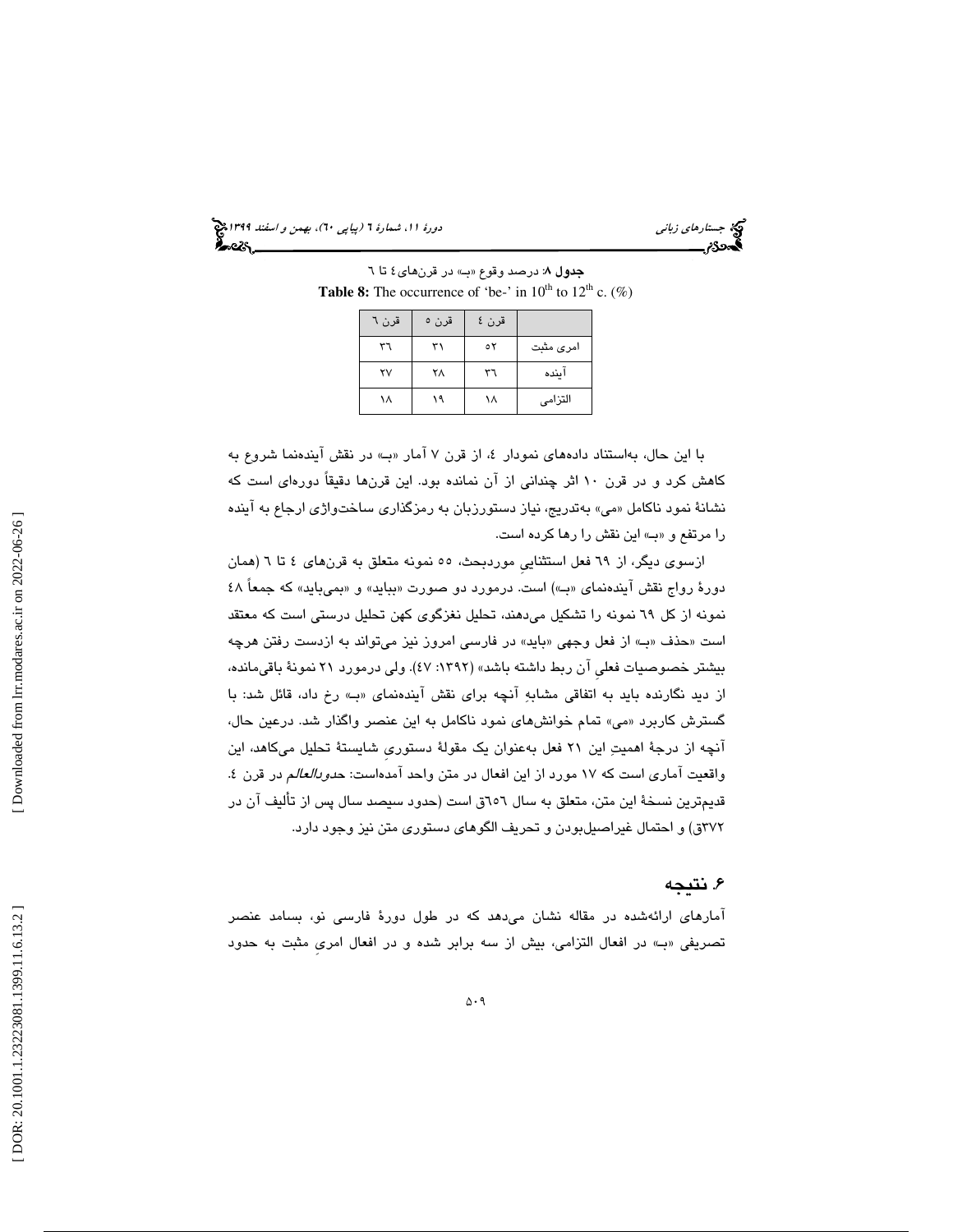دوونيم برابر رسيده است. ازسوي ديگر، در دادههاي پيكرة تحقيق حاضر، اين عنصر تا قبل از قرن 13 عمدتاً فقط مختص افعال ساده بوده، ولي از اواسط قرن 13 گسترش قلمرو كاربرد آن با افعال مركب نيز در پيكره ديده ميشود و در فارسي امروز، حجم قابلملاحظهاي از افعال مركب التزامي و امري هم » بـ« ميگيرند؛ هرچند نشانة قابلاعتنايي از حضور آن در قلمرو افعال پيشوندي لااقل در پيكرة حاضر ديده نميشود. اين واقعيات آماري به اين معناست كه سير دستوريشدگي «ب» كه بهاستناد بسامد قابلملاحظهاش در قرن ٤ قاعدتاً از قبل از اين قرن آغاز شده بوده، در طول يازده قرنِ گذشته همواره ادامه يافته و همچنان در حال پيشروي است. آنچه مؤيد روند جاريِ پيشروي آن است، گسترش قلمرو آن در دو قرن اخير و مخصوصاً قرن معاصر، و نيز تداوم افزايش بسامدش در دهههاي اخير (لااقل در بعضي زمينهها) است. درواقع، عموميت و اجباريبودن كه ويژگيهاي بارز ساختواژة تصريفي است، درمورد بـ« » طي يك روند تدريجي، همواره بيشتر شده و همچنان درحال افزايش است. بهبيان ديگر، بـ« » عموميت بيشتري يافته، اجباريتر شده، و درنتيجه دستوري تر شده است؛ و اگر اين عنصر، طبق الگوي دستوريشدگيِ معمول در ساختواژة تصريفي رفتار كند، انتظار ميرود اين روند ادامه يابد.

اين نتيجهگيري در راستاي بحث لازار (١٣٨٤) درخصوص اختياري بودن «بـ» در كاربرد با بعضي افعال پيشوندي و مركب است. وي مشخصآ تناوبهاي «كار كنم/كار بكنم» و «كار كن/كار بكن» را مثال زده و افعال پیشوندىاى مانند «فرورفتن، فرارسیدن، فراگرفتن» را نیز در همین فهرست گذاشته است (١٣٨٤: ١٧٦، ١٧٨، ٢٢٤–٣٢٦). درواقع، وجود تناوب حضور يا غياب » بـ« ــ مخصوصاً در گونة گفتاري (كه لازار نيز به آن اشاره كرده) ــ دقيقاً نشان- دهندة اين است كه يك تحول دستوري در جريان است. با توجه به غياب معمول » بـ« در چنين مواردي در گونة نوشتاري (گونة معمولاً محافظهكار) و حضور اختياري آن در گونة گفتاري (گونة معمولاً پيشرو) منطقاً ميتوان نتيجه گرفت كه تحول دستوري مذكور، درجهت اجباريتر شدن » بـ« و دستوريتر شدن آن است.

. پينوشت ها 7

- 1. mood
- 2. modality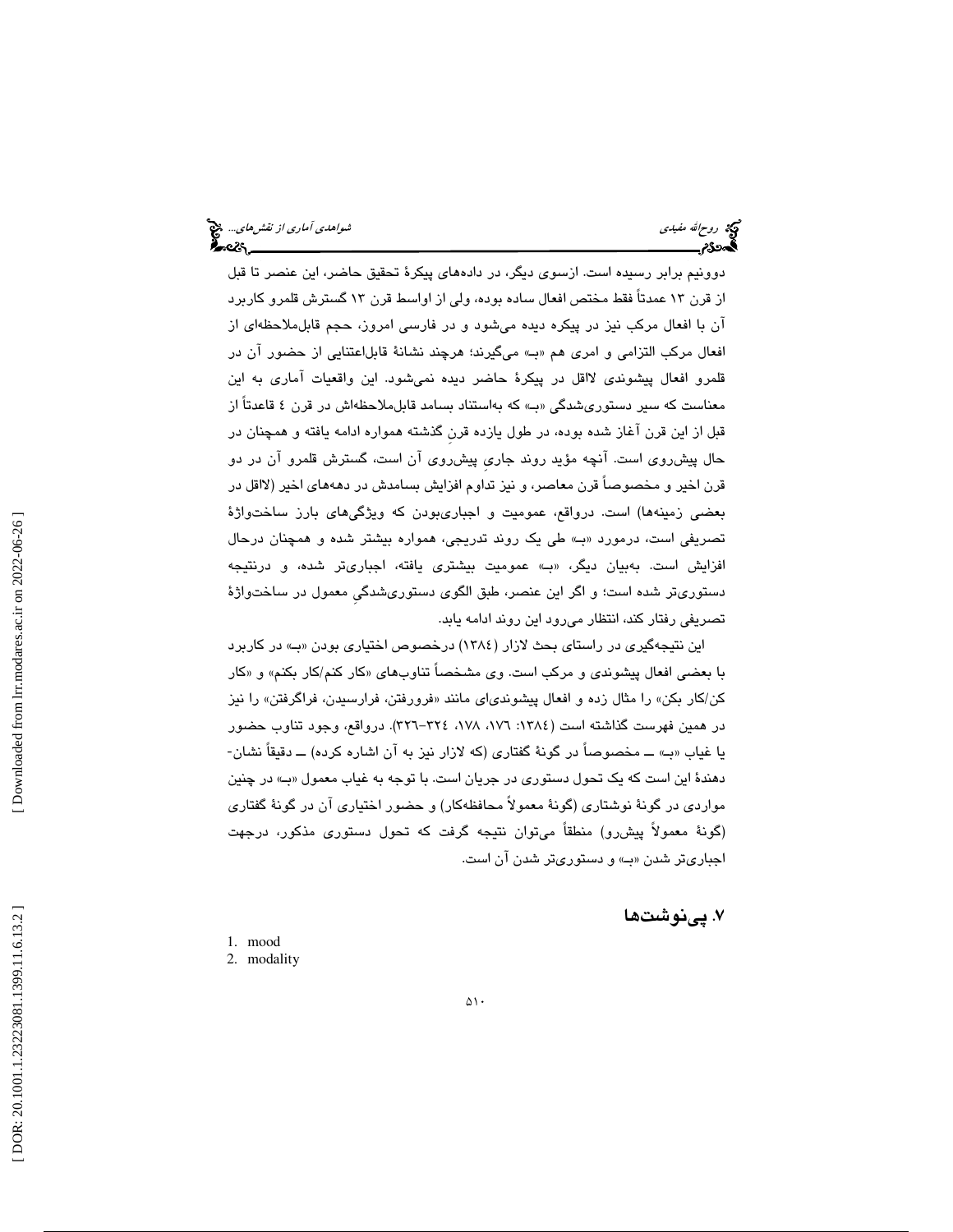(پياپي 60)، بهمن و اسفند 1399 جستارهاي زباني دورة ،11 شمارة 6

- 3. modal verbs
- 4. realis
- 5. irrealis

٦. بهار هم به اين ويژگي نثرهاي علمي اشاره كرده است: «كتب علمي در اين ادوار [(قرن٦)] و ادوار بعد به زبان قديم و به سبک کهنه نوشته ميشده است» (۱۳۷۳: ۲۹۰/۲) و «تا ديري يعني تا قرن ششم و اوايل قرن هفتم نيز كتابهايي در علوم بهدست ميآيد كه بهشيوة قديم تأليف و تحرير شده است» (*همان*: ١٥٩/٢).

7. بررسي آثاري در قرن 11 و 12 كه فاصلة كمتري با گونة گفتاريِ روزگارشان داشته باشند، در مطالعات آتي ميتواند روشنگر زوايايي از سير تدريجي تحول دستوري در اين دو قرن باشد. *روزنامهٔ ميرزامحمد* در پيكرهٔ تحقيق حاضر، نمونهٔ خوبي از اين گونه آثار است.

- 8. generic
- 9. habitual
- 10. progressive

## . منابع 8

احمدي گيوي، ح. (1380). دستور تاريخي فعل. تهران: قطره. اكبري، م،. و وليپور، م. (1395). نقد و تحليل انواع وجه فعلي در فارسي. ادب فارسي، ،<sup>17</sup> 1 -15. بهار، م.ت. (1373). سبكشناسي يا تاريخ تطور نثر فارسي. تهران: اميركبير. رضايتي كيشهخاله، م،. و ابراهيمي ديناني، آ. (1395). فعل آينده در زبانها و گويشهاي ،7 -26. ايراني. زبان فارسي و گويشهاي ايراني، <sup>1</sup> غلامرضايي، م. (1377). سبكشناسي شعر پارسي از رودكي تا شاملو. تهران: جامي. غلامرضايي، م. (1394). سبكشناسي نثر پارسي از قرن چهارم تا قرن چهاردهم. تهران: سمت. عليائي مقدم، م. (1392). مسئلة كهنهگرايي در فرهنگنويسي تاريخي فارسي. فرهنگنويسي (ويژهنامة نامة فرهنگستان)، 6و 5 ، -105 118 . لازار، ژ. (1384). دستورزبان فارسي معاصر. ترجمة م. بحريني. تهران: هرمس. ماهوتيان، ش. (1378). دستور زبان فارسي از ديدگاه ردهشناسي. ترجمة م. سمائي. تهران: نشرمركز.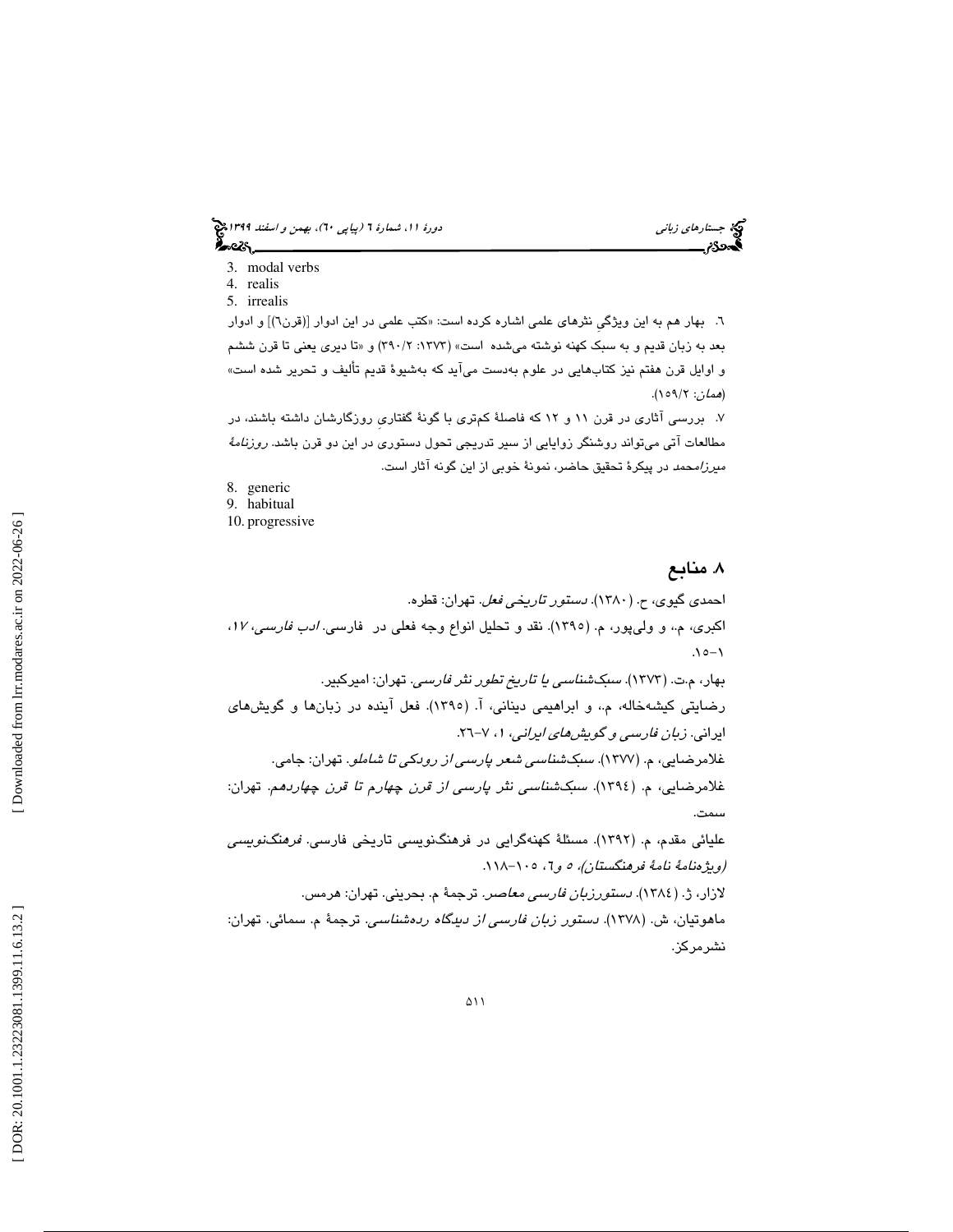مرادی، ر. (۱۳۹۱). تعامل پیشوند التزامی با پیشوند نفی در کردی سورانی. *پژوهشهای*<br>*زبانی، ۱*، ۹۹–۱۱۱. م<mark>ستعل</mark>ی پارسا، غ. (۱۳۹۰). نقد و بررسی سبکشناسانهٔ شعر دورهٔ بازگشت. *متن،پژوهی* ادبي، ٦٨، ٢-٣٩. مظاهري، ج،. هاشمي، م،. و متولي، م. (1383). بررسي و تحليل وجه التزامي در دستورزبان فارسي. مجلةُ دانشكدهُ ادبيات دانشگاه اصفهان، ٣٨، ٩٥-١٠٨. مفي*دی، ر. (*١٣٩٥) شكلگيرى ساختواژهٔ نمود و وجه در فارس*ي* نو. *دستور (ويژهنامهٔ نامهٔ* فرهنگستان)، ۱۲، ۲–۲۸. ناتل خانلری، پ. (۱۳٦۲). *دستور زبان فارسی.* تهران: توس. ناتل خانلري، پ. (1365). تاريخ زبان فارسي. تهران: فردوس. نغزگوي كهن، م. (1392). تغييرات نقشي بـ در فارسي نو از منظر دستوريشدگي. مجموعه .<br>مقالات نخستين *همايش ملي بررسي واژ*هب*ست در زبانهاي ايراني* (صص ٣٧-٥٩). تهران: نويسه.

### **References**

- Ahmadi Givi, H. (2001). *Historical grammar of verb*. Tehran: Ghatreh. [In Persian].
- Akbari, M. & Valipur, M. (2016). A critical analysis of the verbal moods in Persian language. *Persian Literature*. *17*: 1-15. [In Persian].
- Bahar, M. T. (1994). *Stylistics, or the history of development of Persian prose*. Tehran: Amir-Kabir. 7<sup>th</sup> reprint. [In Persian].
- Bybee, J. L. (1985). *Morphology: A study of the relation between meaning and form.* Amsterdam/ Philadelphia: John Benjamins Publishing Company.
- Bybee, J., R. Perkins & Pagliuca, W. (1994). *The evolution of grammar: Tense, aspect, and modality in the languages of the world.* Chicago and London: The University of Chicago Press.
- Chambers, J. K., & Trudgill, P. (2004). *Dialectology*. 2nded. Cambridge: Cambridge University Press.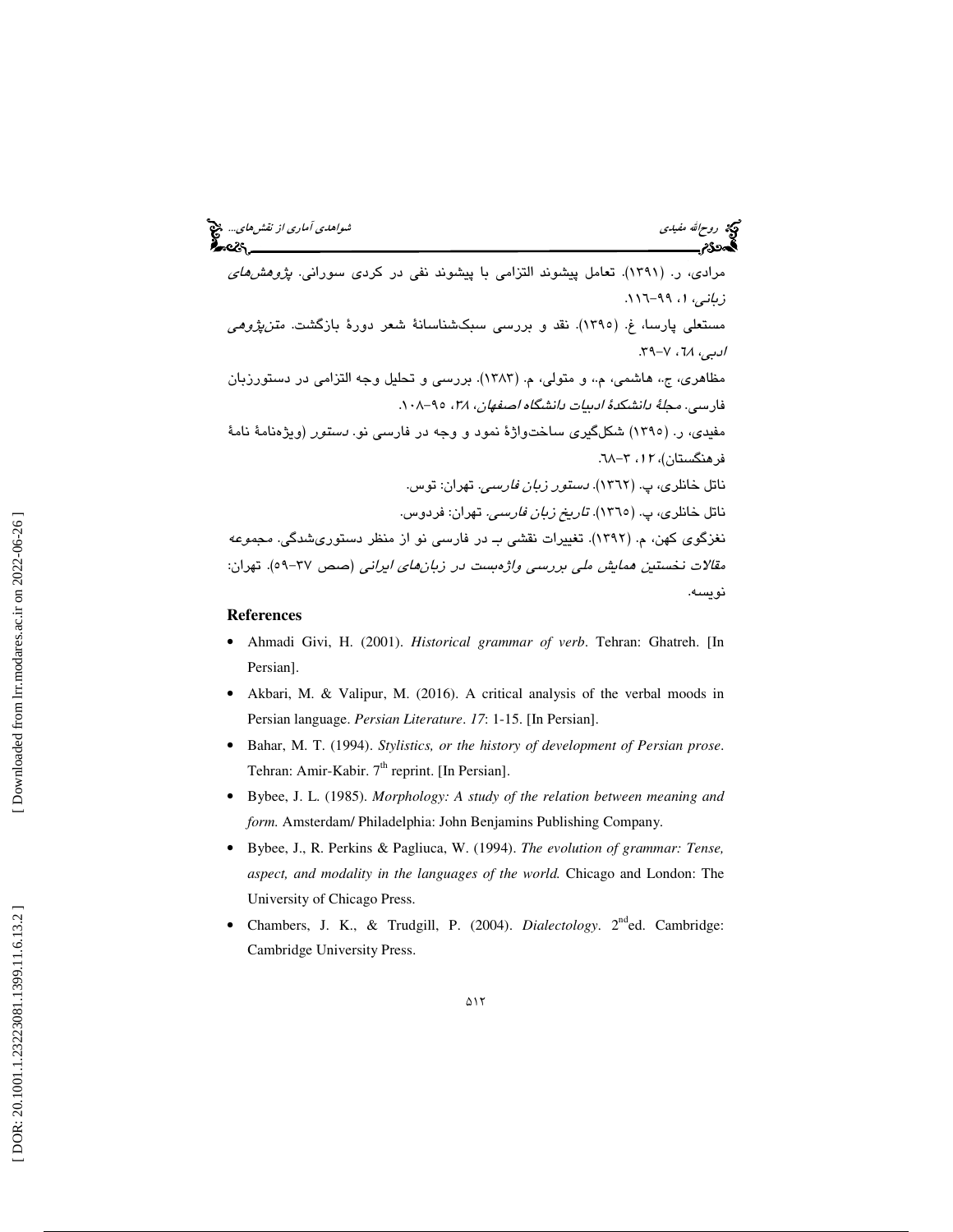## (پياپي 60)، بهمن و اسفند 1399 جستارهاي زباني دورة ،11 شمارة 6



- Darzi, A. (2008). Subjunctive-negation interaction in Persian. *Proceedings of the 18th International Congress of Linguists*, Korea University, Seoul.1684-1695.
- Darzi, A. & Kwak .S. (2015). Syntax and semantics of subjunctive clauses in Persian. *Lingua*. *153*:1-13.
- De Haan, F. (2011). Typology, tense, aspect and modality systems. In Song, J. J., *The oxford handbook of linguistic typology.* Oxford: Oxford University Press. 445-464.
- Gholamrezaei, M. (1998). *Stylistics of persian poetry from Rudaki to Shamlu*. Tehran: Jami. [In Persian].
- Gholamrezaei, M. (2015). *Stylistics of persian prose from 10th to 20th century*. Tehran: SAMT. [In Persian].
- Ilkhanipour, N. (2017). On subjunctive clauses and irrealis mood in Persian. *Canadian Journal of Linguistics*. *63*(1):100-111.
- Lazard, G. (2005). *Grammar of contemporary Persian*, translated by M. Bahreyni. Tehran: Hermes. [In Persian].
- Mahootian, Sh. (1999). *Persian grammar :A typological perspective*, translated by M. Samaei. Tehran: Nashre Markaz. [In Persian].
- Mastali Parsa, Gh. (2016). A critical analysis of the poetic style of the restoration period. *Literary Text Research*. *68*: 7-39. [In Persian].
- Mazaheri, J., Hashemi, M.& Motavalli, M. (2004). An analysis of subjunctive mood the grammar of Persian. *Journal of The Faculty of Letters and Humanities*. *38*: 95-108. [In Persian].
- Mofidi, R. (2017). The development of aspect and mood morphology in contemporary Persian: *Dastour*(Journal of the Academy of Persian Language & Literature). *12*: 3-68. [In Persian].
- Moradi, R. (2012). Subjunctive-negation interaction in Sorani Kurdish. *Journal of Language Research. 1:* 99-116. [In Persian].
- Naghzguy Kohan, M. (2013). Functional changes of *be-* in contemporary Persian

Downloaded from lrr.modares.ac.ir on 2022-06-26]